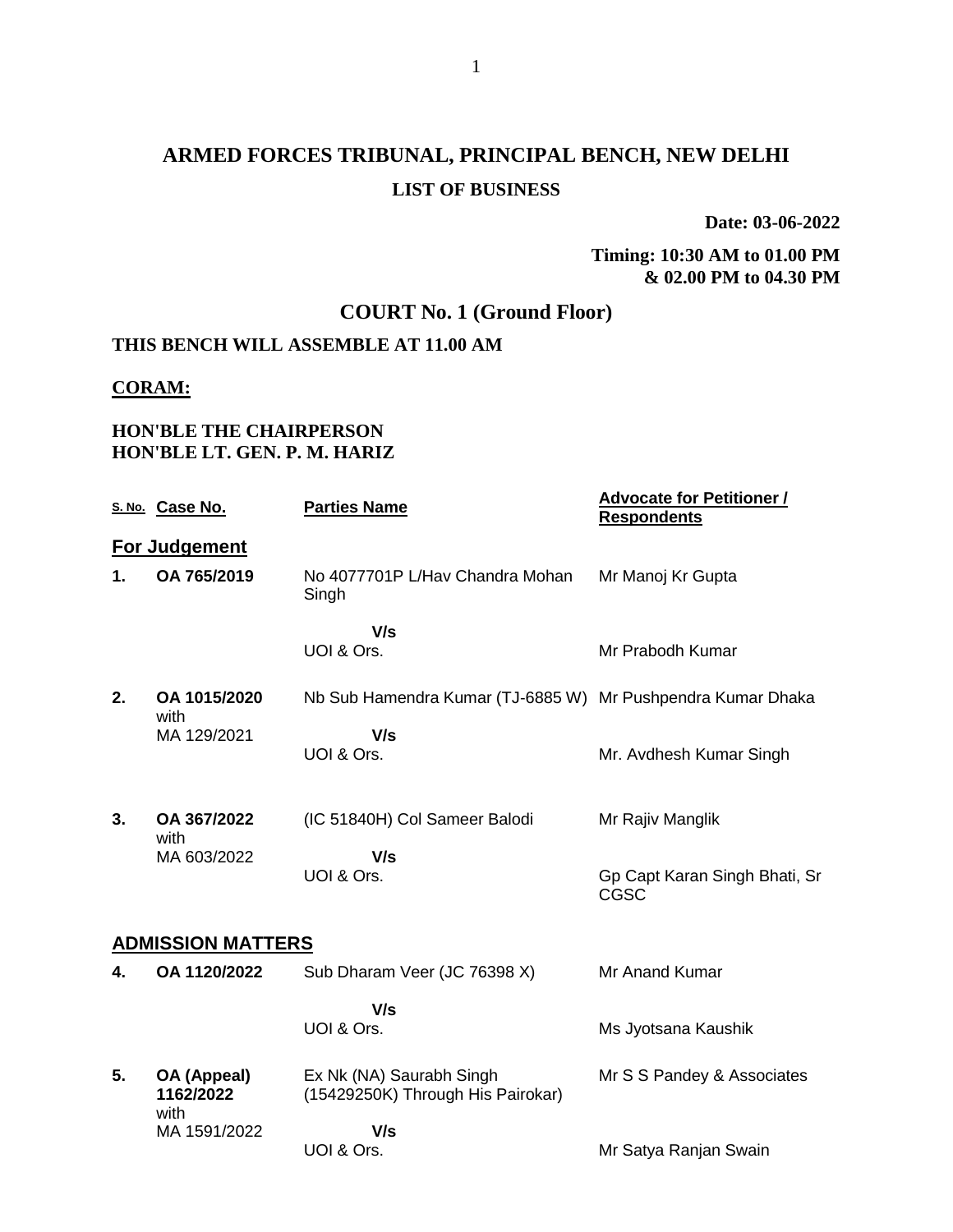| 6.  | OA 1176/2022         | Ex Sgt K Balagangadhar (781734)               | Mr Bipin Kumar Sharma & Mr<br>Kapil Sharma & Mr Raj Kumar<br>Mishra |
|-----|----------------------|-----------------------------------------------|---------------------------------------------------------------------|
|     |                      | V/s<br>UOI & Ors.                             | None                                                                |
| 7.  | OA 1178/2022         | Ex Sgt Krishna Kishore Thota (781666)<br>V/s  | Mr Bipin Kr Sharma, Kapil<br>Sharma & Raj Kumar Mishra              |
|     |                      | UOI & Ors.                                    | None                                                                |
| 8.  | OA 1179/2022         | Ex Sgt AL Harryraj (781702)                   | Mr Bipin Kr Sharma, Kapil<br>Sharma & Raj Kumar Mishra              |
|     |                      | V/s<br>UOI & Ors.                             | None                                                                |
| 9.  | OA 1181/2022         | Ex Sgt Arunlal R (No 743672)                  | Mr Bipin Kr Sharma, Kapil<br>Sharma & Raj Kumar Mishra              |
|     |                      | V/s<br>UOI & Ors.                             | None                                                                |
| 10. | OA 1182/2022         | Ex Sgt PG Omkar (No 781765)                   | Mr Bipin Kr Sharma, Kapil<br>Sharma & Raj Kumar Mishra              |
|     |                      | V/s<br>UOI & Ors.                             | None                                                                |
| 11. | OA 1183/2022         | IC-56728A Lt Col Harmeet Singh<br>Kapoor      | Mr Jasman Singh Sethi                                               |
|     |                      | V/s<br>UOI & Ors.                             | None                                                                |
| 12. | OA 1185/2022         | Ex Sgt Manu RP (900162)                       | Mr Bipin Kumar Sharma & Mr<br>Kapil Sharma & Mr Raj Kumar<br>Mishra |
|     |                      | V/s<br>UOI & Ors.                             | None                                                                |
| 13. | OA 1187/2022<br>with | Lt Col Jaswinder Singh (IC 60338 P)           | Mr Amit Kumar, Sunil J Mathews<br>& Achal Jain                      |
|     | MA 1604/2022         | V/s<br>UOI & Ors.                             | None                                                                |
| 14. | OA 1188/2022<br>with | Lt Col Vishal Aher IC (60237F)                | Mr Amit Kumar Mr Sunil J<br>Mathews Ms Achal Jain                   |
|     | MA 1605/2022         | V/s<br>UOI & Ors.                             | None                                                                |
| 15. | OA 1193/2022         | Hav (OPR) Sudheer Kumar (Ser Nos<br>15771632) | Mr Manoj Kumar Gupta                                                |
|     |                      | V/s<br>UOI & Ors.                             | None                                                                |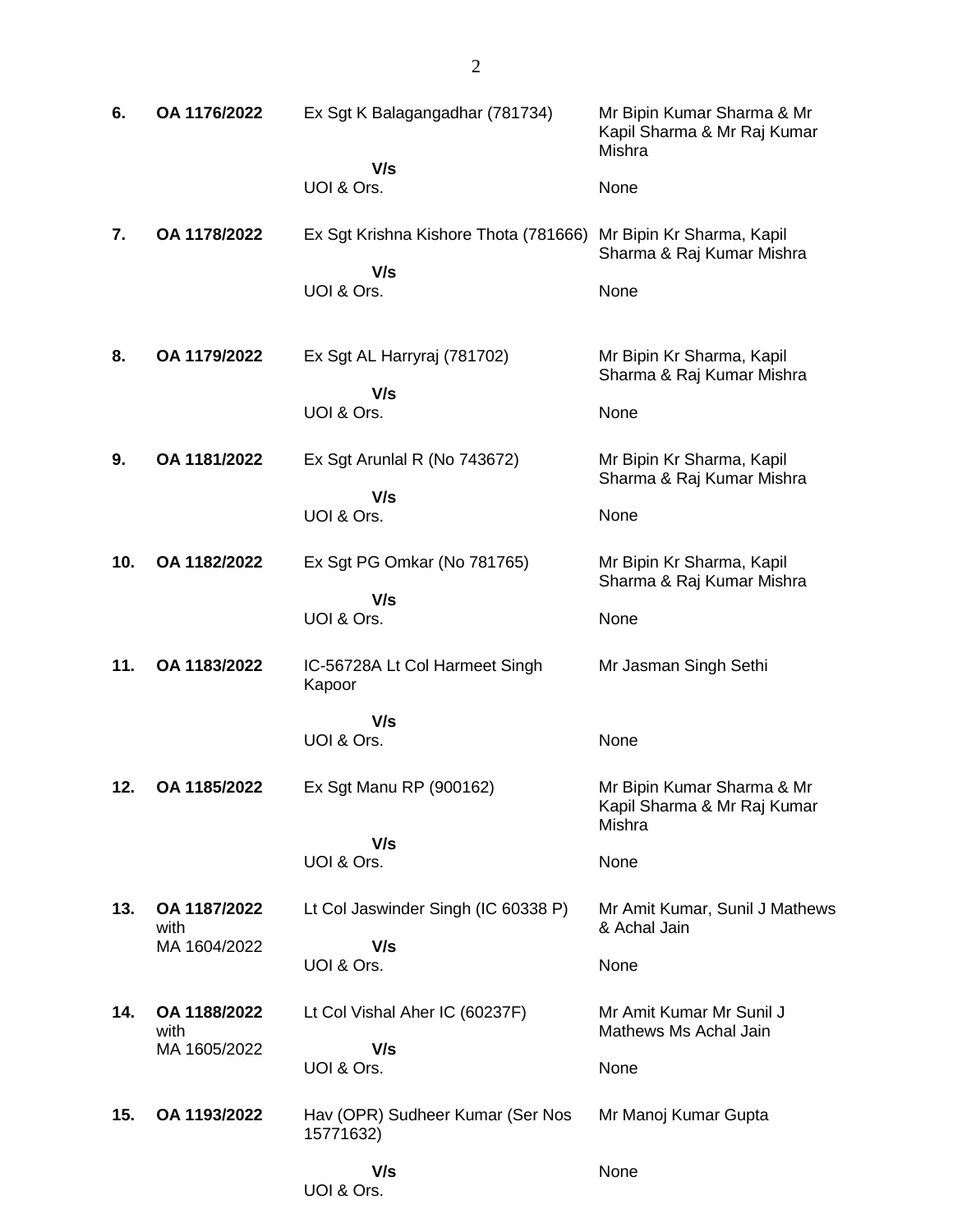| 16. | OA 1197/2022<br>with                 | IC-65197P Lt Col Mukesh                                       | Mr Piyush Thakran & Mr<br>Udghosh |
|-----|--------------------------------------|---------------------------------------------------------------|-----------------------------------|
|     | MA 1612/2022                         | V/s<br>UOI & Ors.                                             | None                              |
| 17. | OA 1221/2022<br>with<br>MA 1646/2022 | Ex Hav Sreenivasa Reddy Ch<br>$(7778556-K)$                   | Mr Ajit Kakkar & Associates       |
|     |                                      | V/s<br>UOI & Ors.                                             | None                              |
| 18. | OA 1222/2022<br>with                 | Hav Madan Singh (Retd) (13757171X)                            | Mr U S Maurya                     |
|     | MA 1647/2022                         | V/s<br>UOI & Ors.                                             | None                              |
| 19. | OA 1232/2022                         | Lt Col Anshul Shukla (IC 62851P)                              | Mr Pushpendra Kumar Dhaka         |
|     |                                      | V/s<br>UOI & Ors.                                             | None                              |
| 20. | OA 1233/2022<br>with                 | Ex Sep Bijendra Singh (No 3172959 X) Mr Virender Singh Kadian |                                   |
|     | MA 1663/2022                         | V/s<br>UOI & Ors.                                             | None                              |
| 21. | OA 1234/2022<br>with                 | Ex L/Nk Balwan Singh (No 15692958<br>H)                       | Mr Ajit Kakkar                    |
|     | MA 1664/2022                         | V/s<br>UOI & Ors.                                             | None                              |
| 22. | OA 1235/2022<br>with                 | Ex Hav Ramjas (No 14626261 Y)                                 | Mr Virender Singh Kadian          |
|     | MA 1665/2022                         | V/s<br>UOI & Ors.                                             | None                              |
| 23. | OA 1236/2022                         | Ex Sub Jitender Kumar Sharma (JC<br>340129P)                  | Mr U S Maurya                     |
|     |                                      | V/s<br><b>UOI</b>                                             | None                              |
| 24. | OA 1237/2022                         | Gp Capt Manoj Kumar Singh (No<br>20701 S)                     | Applicant In Person               |
|     |                                      | V/s<br>UOI & Ors.                                             | None                              |
| 25. | OA 1238/2022                         | Col (TS) Rajesh Singh Thakur (Retd) (IC<br>51556M)            | Mr Shakti Chand Jaidwal           |
|     |                                      | V/s<br>UOI & Ors.                                             | None                              |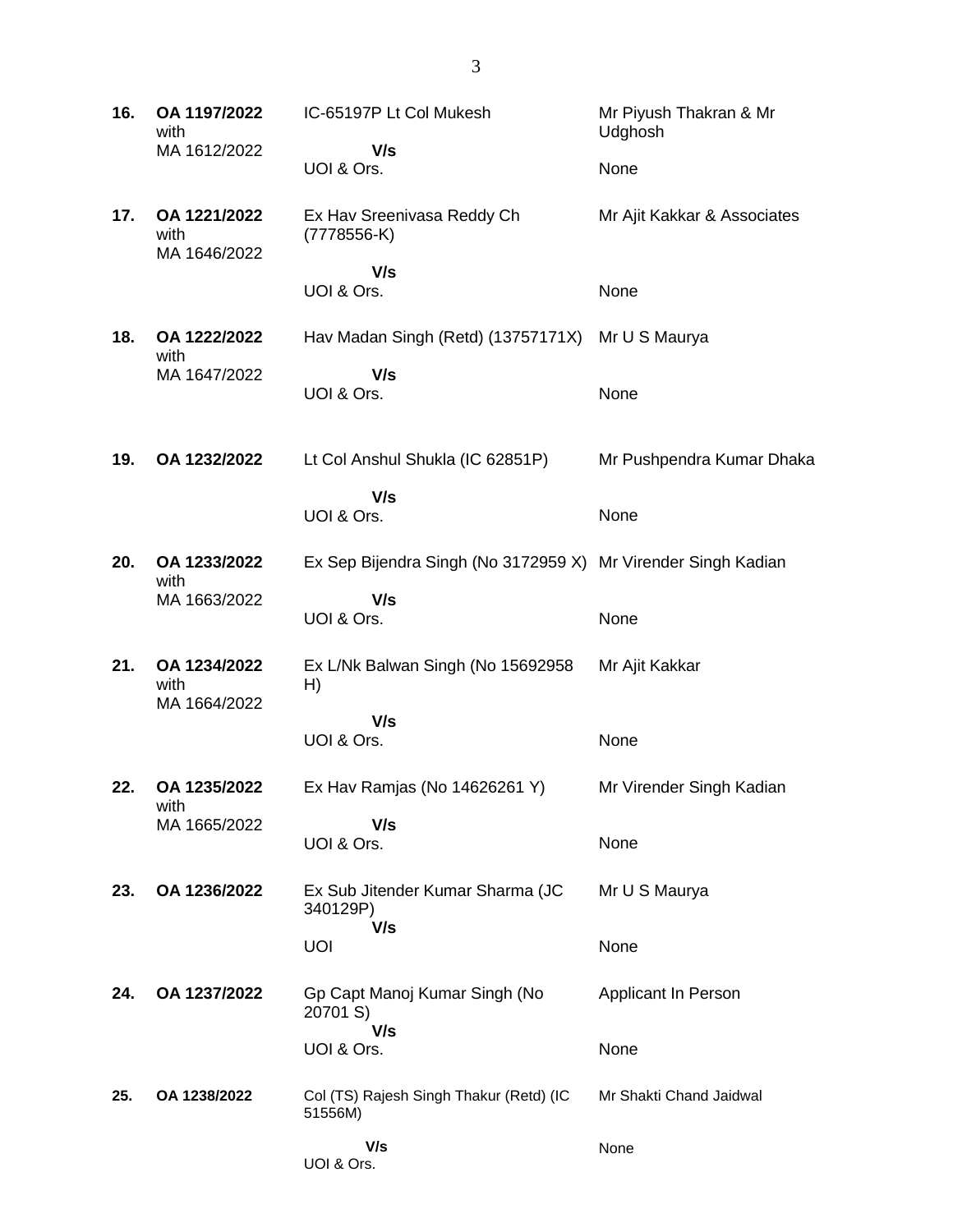| 26. | OA 1239/2022<br>with                 | JC-331165Y Ex Sub Maj Mintu Sharma               | Mr Ajeet Yadav & Mr Banvendra<br>Singh Gandhar            |
|-----|--------------------------------------|--------------------------------------------------|-----------------------------------------------------------|
|     | MA 1678/2022                         | V/s<br>UOI & Ors.                                | None                                                      |
| 27. | OA 1240/2022<br>with                 | (IC 41748 W) Col Neeraj Dhawan (Retd)            | Mr K R Verma                                              |
|     | MA 1679/2022                         | V/s<br>UOI & Ors.                                | None                                                      |
| 28. | OA 1241/2022<br>with                 | Smt Vimlesh Chaturvedi                           | Ms Archana Ramesh & Mr K<br>Ramesh                        |
|     | MA 1680/2022                         | V/s                                              |                                                           |
|     |                                      | UOI & Ors.                                       | None                                                      |
| 29. | OA 1242/2022<br>with<br>MA 1681/2022 | Sep /Washerman Ram Khilawan (Retd)<br>(6384794H) | Ms Archana Ramesh                                         |
|     |                                      | V/s<br>UOI & Ors.                                | None                                                      |
| 30. | OA 1243/2022                         | Surg CMDE Subhash Ranjan (Retd)<br>(75498K)      | Mr Shakti Chand Jaidwal                                   |
|     |                                      | V/s<br>UOI & Ors.                                | None                                                      |
| 31. | OA 1244/2022                         | Lt Gen Kapil Kumar Aggarwal (IC 38528F)          | Mr H S Sharma & Bharat Sharma                             |
|     |                                      | V/s<br>UOI & Ors.                                | None                                                      |
| 32. | OA 1245/2022                         | (2983849) Nk (GD) DSC Veerendra Singh<br>(Retd)  | Mr Manoj Kr Gupta                                         |
|     |                                      | V/s                                              |                                                           |
|     |                                      | UOI & Ors.                                       | None                                                      |
| 33. | OA 1246/2022                         | Ex LAC Mohammed Khader Mohiyuddin<br>(797872)    | Mr Bipin Kr Sharma, Kapil Sharma &<br>Mr Raj Kumar Mishra |
|     |                                      | V/s<br>UOI & Ors.                                | None                                                      |
| 34. | OA 1247/2022<br>with                 | MWO (HFL) Yadram (Retd) (617256)                 | Mr Manoj Kumar Gupta                                      |
|     | MA 1682/2022                         | V/s                                              |                                                           |
|     |                                      | UOI & Ors.                                       | None                                                      |
| 35. | OA 1248/2022                         | Lance Nk Sujith R (15324688) (Retd)              | Mr Manoj Kumar Gupta                                      |
|     | with<br>MA 1683/2022                 | V/s                                              |                                                           |
|     |                                      | UOI & Ors.                                       | None                                                      |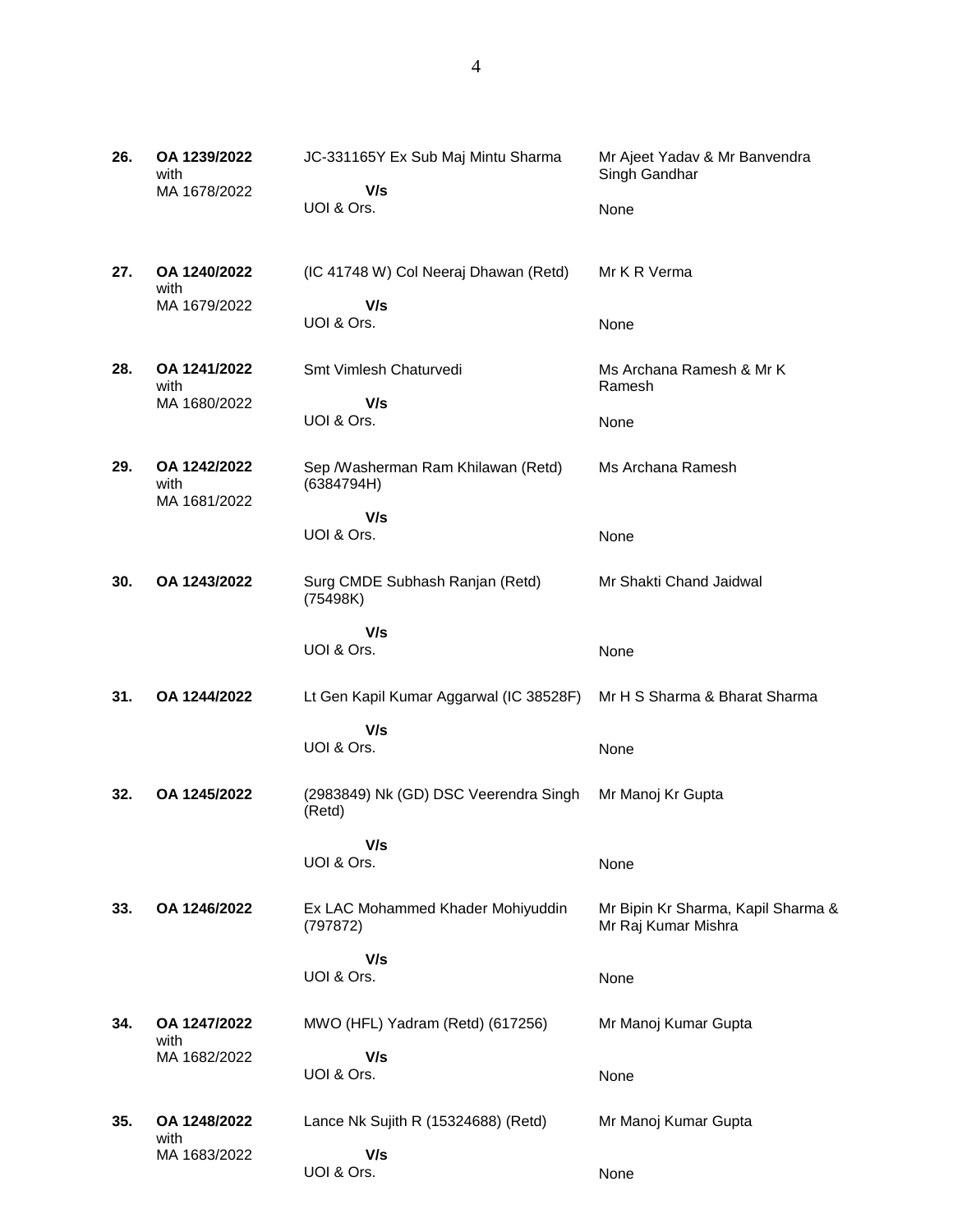**36. OA (Appeal) 1249/2022** with MA 1684/2022 Rfn Tirath Ram (9116770-Y) & Ors.  **V/s** UOI & Anr. Applicant No 2 in Person None **37. OA 1250/2022** with MA 1685/2022 Ex Lance Naik (Gnr) Sanjiv Kumar (15130207-W)  **V/s** UOI & Ors. Mr Ajeet Yadav & Mr B S Gandhar None **38. OA 1251/2022** with MA 1686/2022 Ex L/Nk (DSC) Rup Lal (6455303-M)  **V/s** UOI & Ors. Mr Ajeet Yadav & Mr Banvendra Singh Gandhar None **39. OA 1252/2022** with MA 1687/2022 LS Ran Singh (Retd) (89541)  **V/s** UOI & Ors. Mr Manoj Kr Gupta None **40. OA 1253/2022** with MA 1688/2022 Hav Tilak Bahadur Chettri (Retd) (13984138)  **V/s** UOI & Ors. Mr Manoj Kr Gupta None **41. OA 1254/2022** DSC Nk Raj Narain Singh (Retd) (No 1437914 H)  **V/s** UOI & Ors. Mr Manoj Kr Gupta None **42. OA 1255/2022** with MA 1689/2022 Sub Kashmiri Lal Sharma (Retd) (JC 375351 P)  **V/s** UOI & Ors. Mr Ravi Kumar None **43. OA 1256/2022** Brig Vishal Mohanlal Murada (IC 48204 Applicant in person K)  **V/s** UOI & Ors. None **44. OA 1257/2022** with MA 1690/2022 Ex MWO Satyawan Bhardwaj (639571- Mr Praveen Kumar K)  **V/s** UOI & Ors. None **45. OA 1258/2022** with MA 1691/2022 EAA/APP Kuldeep (508329 W) & Ors.  **V/s** Mr Ajit Kakkar & Associates

None

UOI & Ors.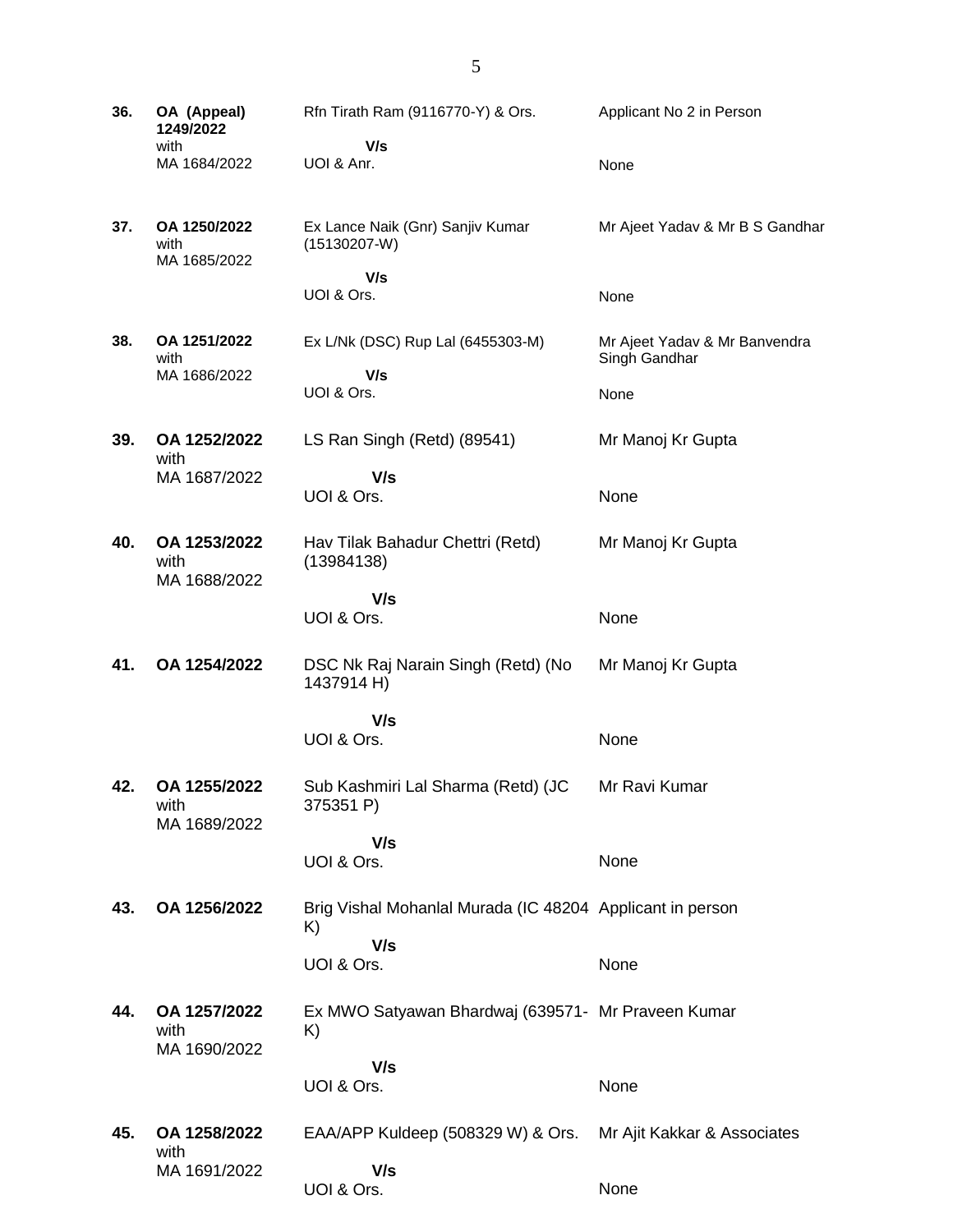| 46. | OA 1259/2022<br>with                 | Ex WO Raj Vir Sharma (No 690907 N) Mr Praveen Kumar                                         |                                                                                          |
|-----|--------------------------------------|---------------------------------------------------------------------------------------------|------------------------------------------------------------------------------------------|
|     | MA 1692/2022                         | V/s<br>UOI & Ors.                                                                           | None                                                                                     |
| 47. | OA 1260/2022                         | Smt Indresh Sharma W/o Ex Sep/MT<br>Vinod Kumar Sharma (14826156-M)                         | Mr Praveen Kumar                                                                         |
|     |                                      | V/s<br>UOI & Ors.                                                                           | None                                                                                     |
| 48. | OA 1261/2022                         | Subedar and Hony Capt Sundar Lal<br>(Retd)(JC 700066 H)                                     | Mr Rajesh Kumar Gautam,<br>Anant Gautam, Nipun Sharma,<br>Sachin Singh & Vidur Ahluwalia |
|     |                                      | V/s<br>UOI & Ors.                                                                           | None                                                                                     |
| 49. | OA 1262/2022                         | Nk Jodha Mall (No. 3998404P)                                                                | Mr U S Maurya                                                                            |
|     |                                      | V/s<br>UOI & Ors.                                                                           | None                                                                                     |
| 50. | OA (Appeal)<br>1263/2022             | Ex Gnr Shubham Kumar Rana<br>(1524029-K) thru his wife Smt Sakshi<br>Devi (Pairokar)<br>V/s | Mr Ajeet Yadav                                                                           |
|     |                                      | UOI & Ors.                                                                                  | None                                                                                     |
| 51. | OA 1264/2022                         | Ex MCEAR II Pravesh Kumar Rampal<br>$(051774-W)$                                            | Dr Brij Mohan Dimri & Mr Mohit<br>Dimri                                                  |
|     |                                      | V/s<br>UOI & Ors.                                                                           | None                                                                                     |
| 52. | OA 1265/2022<br>with<br>MA 1705/2022 | Ex Nk Dilip Fakira Suryavanshi<br>$(14530278-P)$                                            | Mr Virender Singh Kadian                                                                 |
|     |                                      | V/s<br>UOI & Ors.                                                                           | None                                                                                     |
|     | <u>MA (EXECUTION)</u>                |                                                                                             |                                                                                          |
| 53. | MA 1627/2022<br>ın                   | AC (UT) Rahul (7022065G)                                                                    | Mr A K Trivedi & Yogesh Sharma                                                           |
|     | OA 364/2022                          | V/s<br>UOI & Ors                                                                            | Gp Capt Karan Singh Bhati, Sr.<br>CGSC                                                   |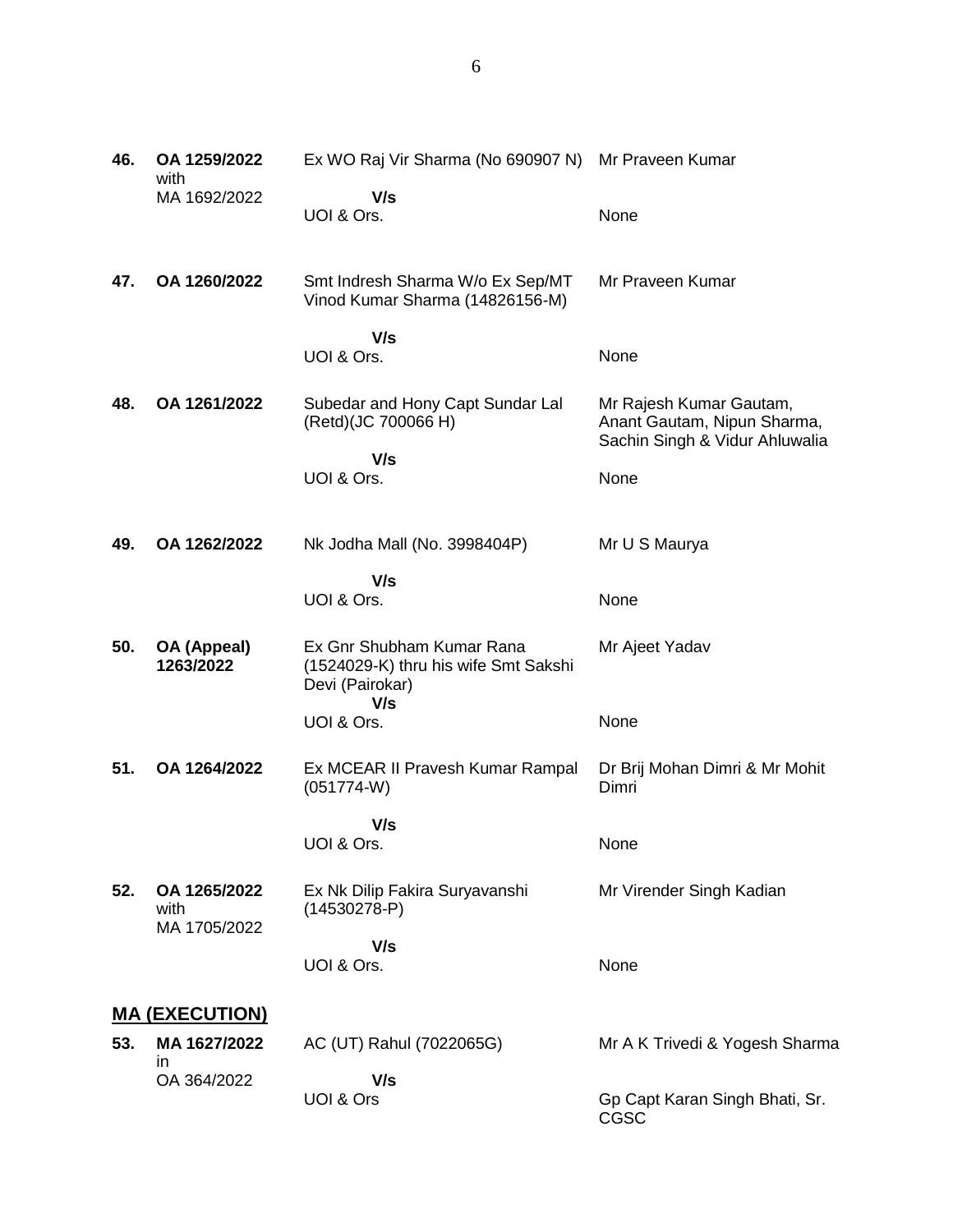- **54. MA 1628/2022** in OA 362/2022 AC (U/T) Sahil (7021655S)  **V/s** UOI & Ors Mr A K Trivedi & Mr Yogesh Sharma Mr Rajesh Kumar Das, Sr. CGSC **55. MA 1700/2022 &** MA 1701/2022 in OA 149/2022 Hav Benche Lal (15132333-F)  **V/s** UOI & Ors Mr Ajit Kakkar & Associates Mr. Satya Ranjan Swain **56. MA 1703/2022** in OA 2073/2021 (JC 762710 M) Sub (HonyLT)/M Tech Elect (A Veh) P Sakthivel (Retd)  **V/s** UOI & Ors Mr S S Pandey None **57. MA 1704/2022** in OA 2543/2021 14540889 Nk/DSC Biswanath Sarkar (Retd)  **V/s** UOI & Ors Mr Manoj Kr Gupta Mr. V Pattabhi Ram **MA (OTHERS) 58. MA 1625/2022 &** MA 1626/2022 in OA 597/2021 Hav (Clk SD) Umesh Kumar Pandey  **V/s** UOI & Ors Mr Arvind K Tripathi Ms. Suman Chauhan **59. MA 1629/2022** in OA 223/2022 Ex Maj Nima Gyaltsen  **V/s** UOI & Ors Mr S S Pandey & Associates Gp Capt Karan Singh Bhati, Sr.
- **60. MA 1630/2022 &** MA 1631/2022 in OA 1844/2019 UOI & Ors  **V/s** Lt Cdr Pawan Kumar (Retd)
- **61. MA 1632/2022 &** MA 1633/2022 in OA 2670/2021 UOI & Ors  **V/s** Cpl Ayush Maurya (No 949613-T) Mr Harish Vaidyanathan Shankar Mr Ankur Chhiber

CGSC

Mr Harish V Shankar

Mr Santhosh Krishnan

**62. MA 1634/2022** in OA 373/2020 IC-62556M Lt Col Rajendra Singh Nagar  **V/s** UOI & Ors Mr Rajiv Manglik Mr. Harish V Shankar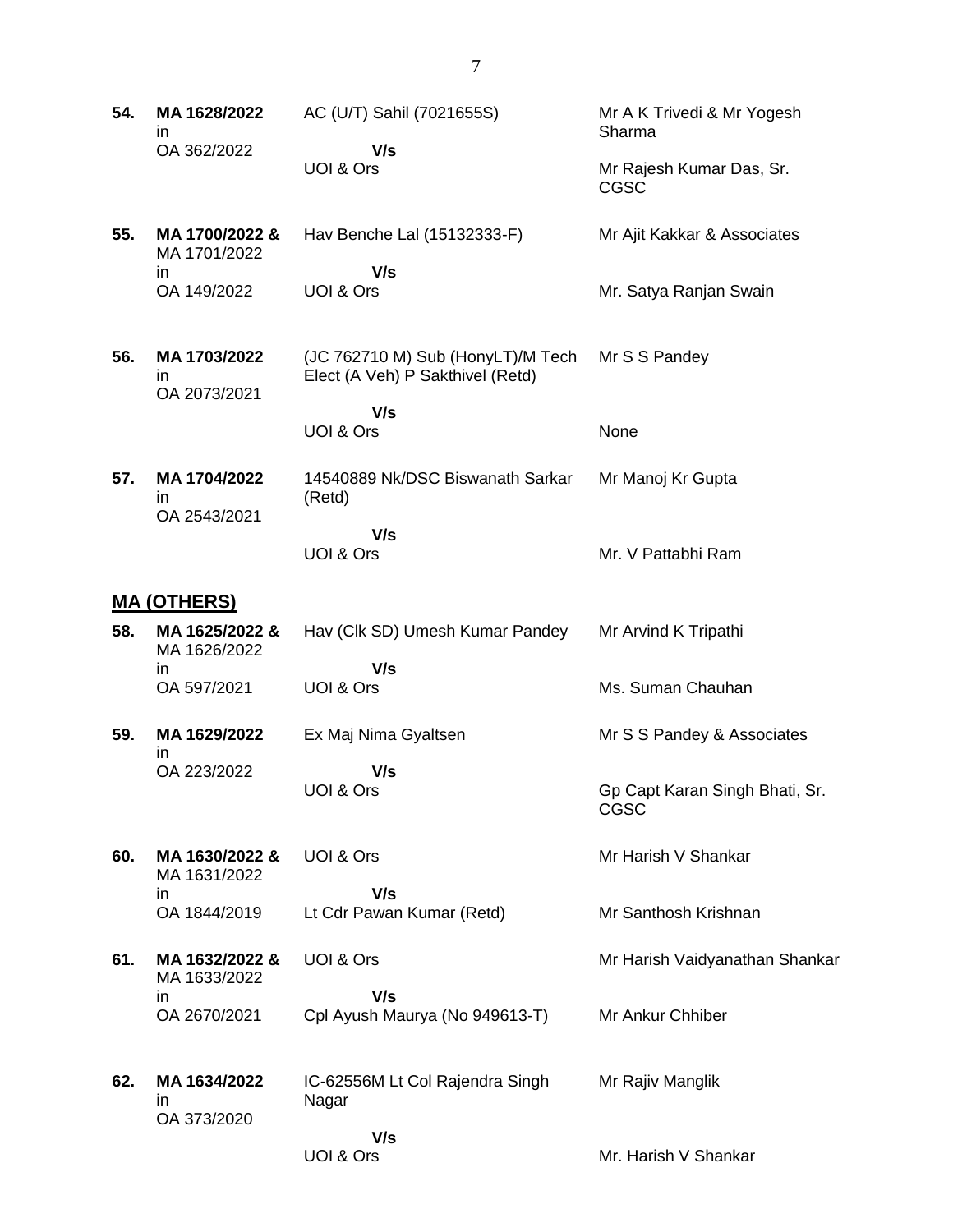| 63.        | MA 1657/2022<br>in<br>OA 940/2019  | Ex Hav Clk (SD) Nepal Chhatria (No.<br>13759187-F) | Mr Virender Singh Kadian              |
|------------|------------------------------------|----------------------------------------------------|---------------------------------------|
|            |                                    | V/s                                                |                                       |
|            |                                    | UOI & Ors                                          | Dr. Vijendra Singh Mahndiyan          |
| 64.        | MA 1676/2022<br>in<br>OA 1549/2020 | Sqn Ldr Anu Vashisht (30345-R)<br>(Released)       | Ms Garima Sachdeva                    |
|            |                                    | V/s<br>UOI & Ors                                   | Mr. Satya Ranjan Swain                |
| 65.        | MA 1677/2022<br>ın                 | Sgt VR Sanjay (904272 H)                           | Mr Gyan Chandra Tripathi              |
|            | OA (Appeal)<br>1296/2020           | V/s<br>UOI & Ors                                   | Dr. Vijendra Singh Mahndiyan          |
| 66.        | MA 1694/2022<br>ın                 | JC-797410K Ris Maj Rajpal Singh                    | Ms Priyanka Dalal                     |
|            | OA 1350/2019                       | V/s<br>UOI & Ors                                   | Mr. Rajeev Kumar                      |
| 67.        | MA 1698/2022<br>ın                 | 906130-G Sgt Amar Kant                             | Mr Rakesh Kumar Singh &<br>Associates |
|            | OA 1201/2022                       | V/s<br>UOI & Ors                                   | Mr. Harish V Shankar                  |
| <u>RAs</u> |                                    |                                                    |                                       |
| 68.        | <b>RA 24/2022</b><br>ın            | IC-61729M Lt Col Mvsna Bhagawan                    | Mr Anand Kumar                        |
|            | OA 2734/2021                       | V/s<br>UOI & Ors                                   | Mr Anil Gautam, Sr CGSC               |
|            | <b>Pleadings Not Complete</b>      |                                                    |                                       |
| 69.        | OA 1227/2021<br>with               | Sgt Chandan Kr Sinha (779744-F)                    | Mr Ajit Kakkar & Associates           |
|            | MA 475/2022                        | V/s<br>UOI & Ors.                                  | Mr. Anil Gautam Sr CGSC               |
| 70.        | OA 606/2022                        | IC-54878X Col Kapil Dalal                          | Mr Virender Singh Kadian              |
|            |                                    | V/s                                                |                                       |
|            |                                    | UOI & Ors.                                         | Mr. Neeraj, Sr CGSC                   |
| 71.        | OA (Appeal)<br>629/2022            | Ex LAC Sunny (921177-B)                            | Mr Ajit Kakkar & Associates           |
|            | with                               | V/s                                                |                                       |
|            | MA 788/2022                        | UOI & Ors.                                         | Dr. Vijendra Singh Mahndiyan          |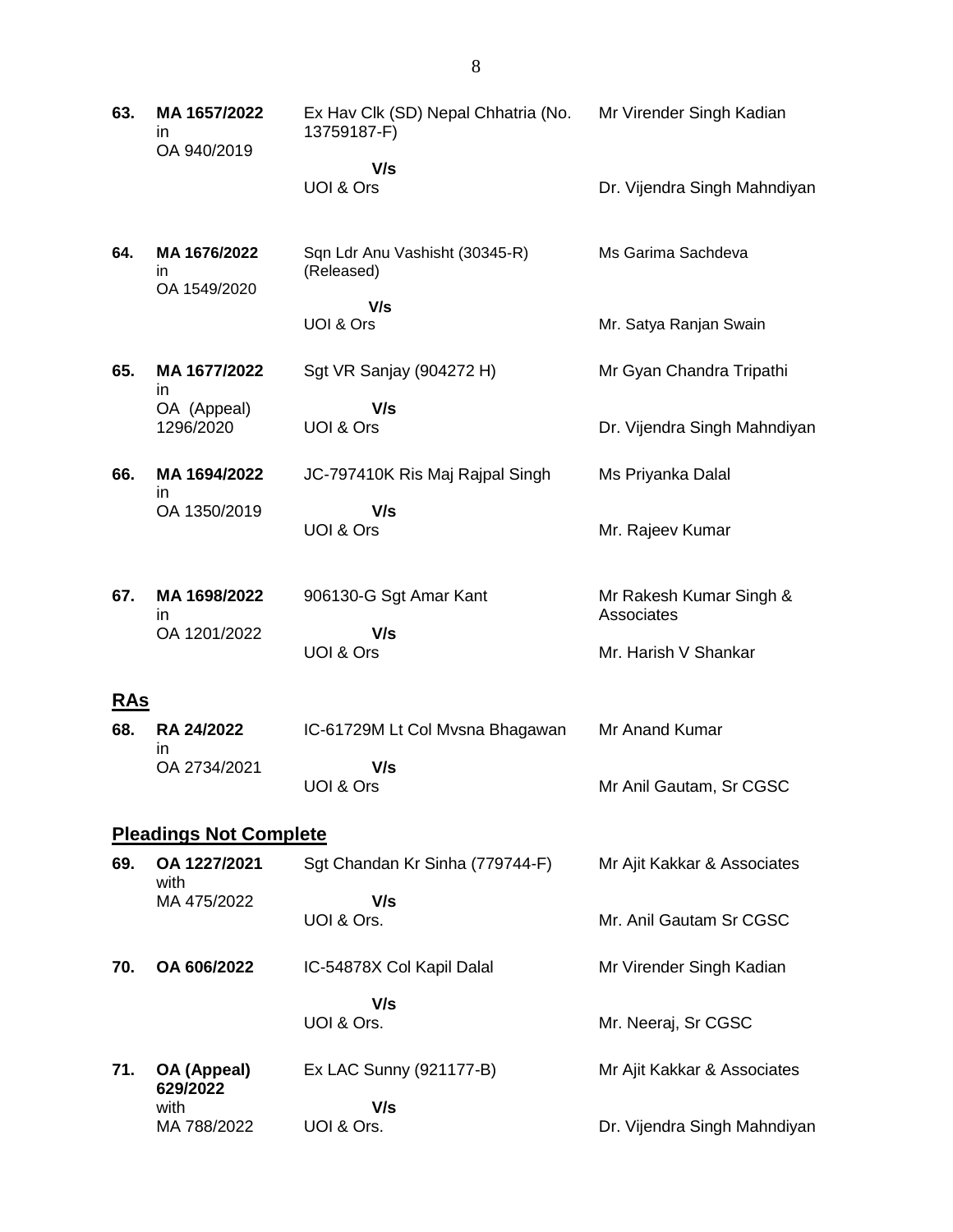# **Pleadings Complete**

| 72.         | OA 964/2021<br>with<br>MA 2098/2021  | MR-06058N Col Abhijit Rudra<br>V/s                  | Mr S S Pandey & Associates                               |
|-------------|--------------------------------------|-----------------------------------------------------|----------------------------------------------------------|
|             |                                      | UOI & Ors.                                          | Mr. Harish V Shankar                                     |
| 73          | OA 1942/2021<br>with<br>MA 1982/2021 | Sqn Ldr Pritam Sarkar (Retd) (No<br>31072 H)<br>V/s | Ms Pallavi Awasthi                                       |
|             |                                      | UOI & Ors.                                          | Mr. Satya Ranjan Swain                                   |
| 74.         | OA 1999/2021<br>with                 | (DR 10413 X) Brig Vinod S Parmar<br>V/s             | Mr Indra Sen Singh & Ms Kirtika<br>Chhatwal              |
|             | MA 2067/2021                         | UOI & Ors.                                          | Dr. Vijendra Singh Mahndiyan for<br>R 1-4 & None for R-5 |
| 75.         | OA 2492/2021                         | Ex EAA/APP Saunoo (507682-Z) &<br>Ors.              | Mr Ajit Kakkar & Associates                              |
|             |                                      | V/s<br>UOI & Ors                                    | Mr Anil Gautam                                           |
| <b>WITH</b> |                                      |                                                     |                                                          |
| 76.         | OA 1040/2022<br>with                 | Ex AC (U/T) Sandeep (7022991 T)                     | Mr Ajit Kakkar & Associates                              |
|             | MA 1389/2022                         | V/s<br>UOI & Ors.                                   | None                                                     |
| <b>WITH</b> |                                      |                                                     |                                                          |
| 77.         | OA 1042/2022                         | Ex AC (U/T) Dushyant (7020690 B)                    | Mr Ajit Kakkar & Associates                              |
|             |                                      | V/s<br>UOI & Ors.                                   | None                                                     |
|             | <b>FOR FINAL HEARING</b>             |                                                     |                                                          |
| 78.         | OA 2421/2021                         | SS-48852M Capt Anirudh Sharma                       | Mr S S Pandey & Associates                               |
|             |                                      | V/s<br>UOI & Ors.                                   | Mr. Rajeev Kumar                                         |
|             | <b>MATTERS FROM REGULAR LIST</b>     |                                                     |                                                          |
| 79.         | OA 566/2017<br>with                  | Nb Sub Suresh Kumar Pandey                          | Ms Archana Ramesh                                        |
|             | MA 480/2017                          | V/s<br>UOI & Ors.                                   | Mr Anil Gautam                                           |
| 80.         | OA 1975/2017                         | Lt Col Manish Kumar (MR 08939L)                     | Ms. Archana Ramesh                                       |
|             |                                      | V/s<br>UOI & Ors.                                   | Mr. Avdhesh Kumar Singh                                  |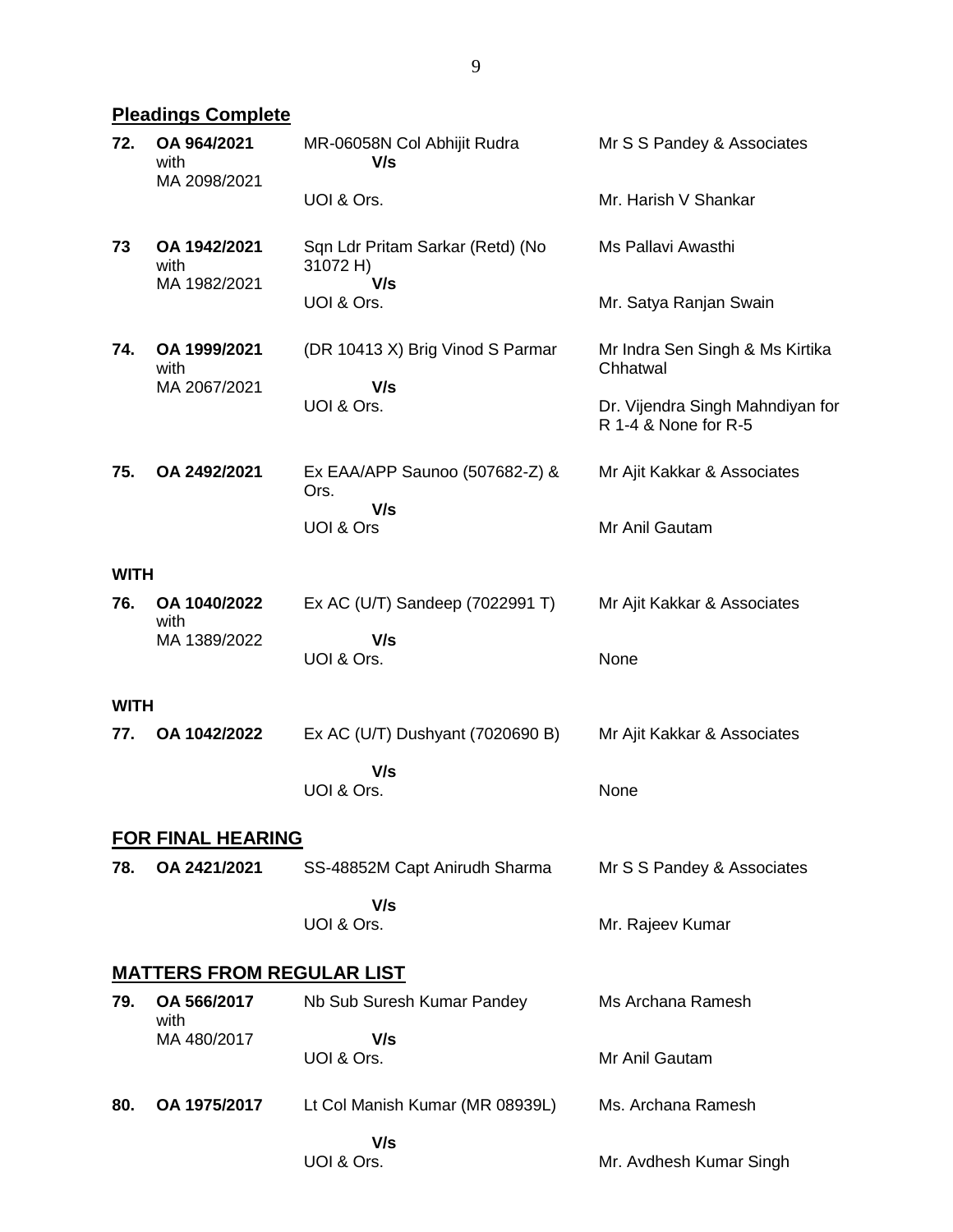### **HON'BLE THE CHAIRPERSON WILL SIT SINGLY IMMEDIATELY AFTER THE BOARD OF DB IS DISCHARGED**

# **For Orders**

| 1. | AT 53/2022<br>ın<br>OA 1037/2020  | Ex JWO Om Prakash Sharma<br>(729398G)<br>V/s          | Mr Ved Prakash & Mr Devendra<br>Kumar |
|----|-----------------------------------|-------------------------------------------------------|---------------------------------------|
|    | (PB)                              | UOI & Ors                                             | Mr KK Tyagi                           |
| 2. | AT 54/2022<br>in<br>OA 529/2019 & | 23000070 Gnr (DMT) Harijan Kirtibhai<br>Ajeshi (Retd) | Mr Manoj Kr Gupta                     |
|    | MA 29/2022                        | V/s                                                   |                                       |
|    | (RB Lucknow)                      | UOI & Ors                                             | None                                  |
| 3. | MA 1693/2022<br>in                | Sep Vikram Singh (3019818M)                           | Mr Charan Singh & Raj Kumar           |
|    | OA Dy No                          | V/s                                                   |                                       |
|    | 4198/2022                         | UOI & Ors                                             | None                                  |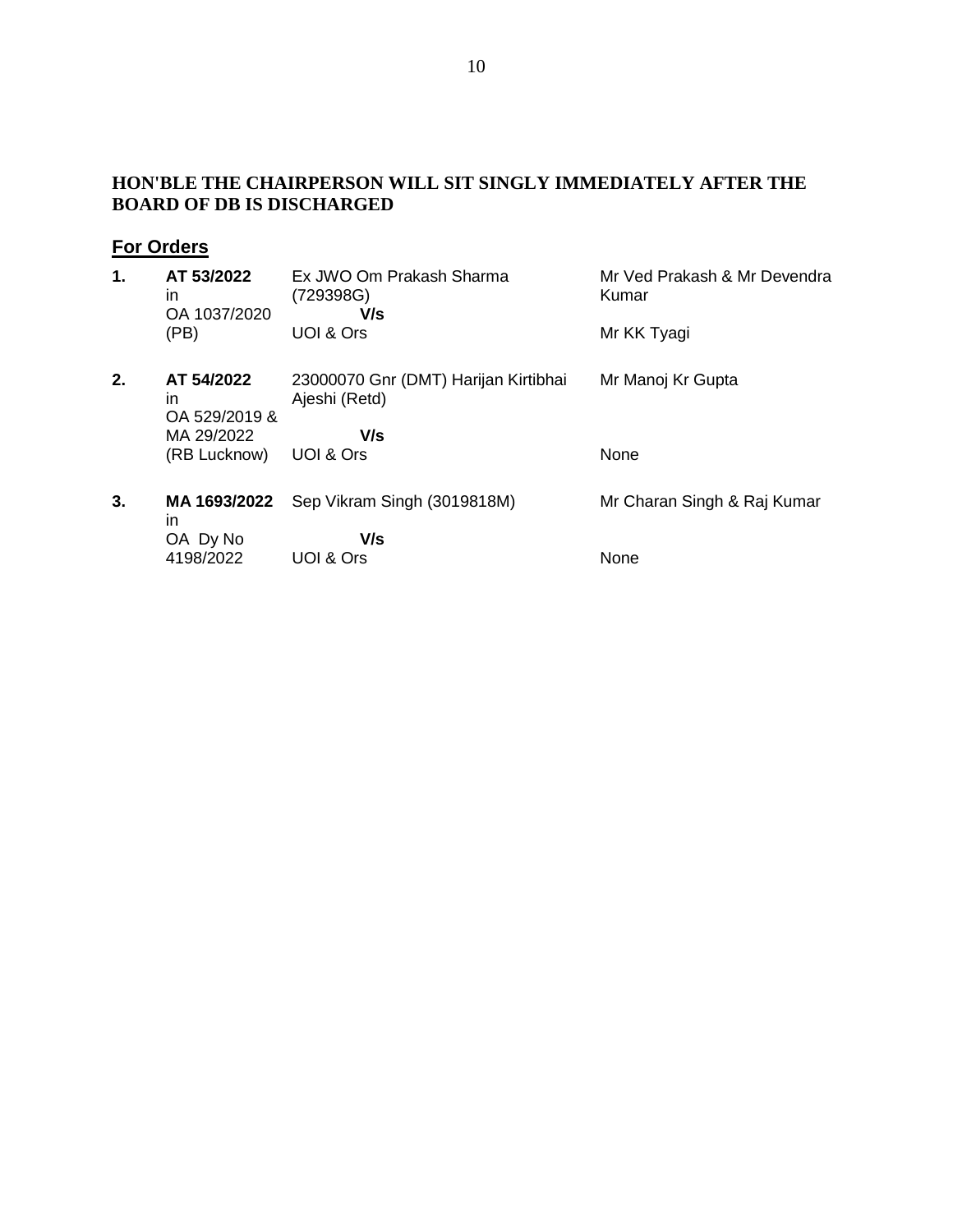**Date: 03-06-2022**

**Timing: 10:30 AM to 01.00 PM & 02.00 PM to 04.30 PM**

## **COURT No. 1 (Ground Floor)**

## **NOTIFICATION**

**It is hereby notified for information of all concerned that the following matters stand adjourned to 31-08-2022.**

|             | S. No. Case No.                     | <b>Parties Name</b>                                 | <b>Advocate for Petitioner /</b><br><b>Respondents</b> |
|-------------|-------------------------------------|-----------------------------------------------------|--------------------------------------------------------|
|             | <b>Pleadings Not Complete</b>       |                                                     |                                                        |
| 1.          | OA 1610/2019<br>with                | No 14429441H Sep Sujeet Kumar                       | Mr Mohan Kumar                                         |
|             | MA 839/2020                         | V/s<br>UOI & Ors.                                   | Mr Prabodh Kumar                                       |
| 2.          | OA 1880/2019                        | No 2683804P Sep/DSC Devinder<br>Kumar               | Mr. Manoj Kr Gupta                                     |
|             |                                     | V/s                                                 |                                                        |
|             |                                     | UOI & Ors.                                          | Mr Avdhesh Kumar Singh                                 |
| 3.          | OA 297/2020<br>with<br>MA 1337/2021 | Ex Hav (PA) Dharminder Singh(No<br>4194756K)<br>V/s | Mr Indra Sen Singh & Abhishek<br>Singh                 |
|             |                                     | UOI & Ors.                                          | Ms. Barkha Babbar                                      |
| 4.          | OA 355/2020<br>with                 | No 88124F Cdr Seshagiri Rao Voleti<br>(Retd)        | Mr. Harshvardhan                                       |
|             | MA 1530/2020                        | V/s<br>UOI & Ors.                                   | Mr. J S Yadav                                          |
| <b>WITH</b> |                                     |                                                     |                                                        |
| 5.          | OA 377/2020<br>with                 | NO 85104T Cdr Bijendra Singh (Retd)                 | Mr. Harshvardhan                                       |
|             | MA 1531/2020                        | V/s<br>UOI & Ors.                                   | Gp Capt Karan Singh Bhati, Sr<br>CGSC                  |
|             |                                     |                                                     |                                                        |
| 6.          | OA 109/2021                         | Col Vikas Balhara (Retd) (IC-47642A)                | Mr KR Verma                                            |
|             |                                     | V/s<br>UOI & Ors.                                   | Mr. J S Rawat                                          |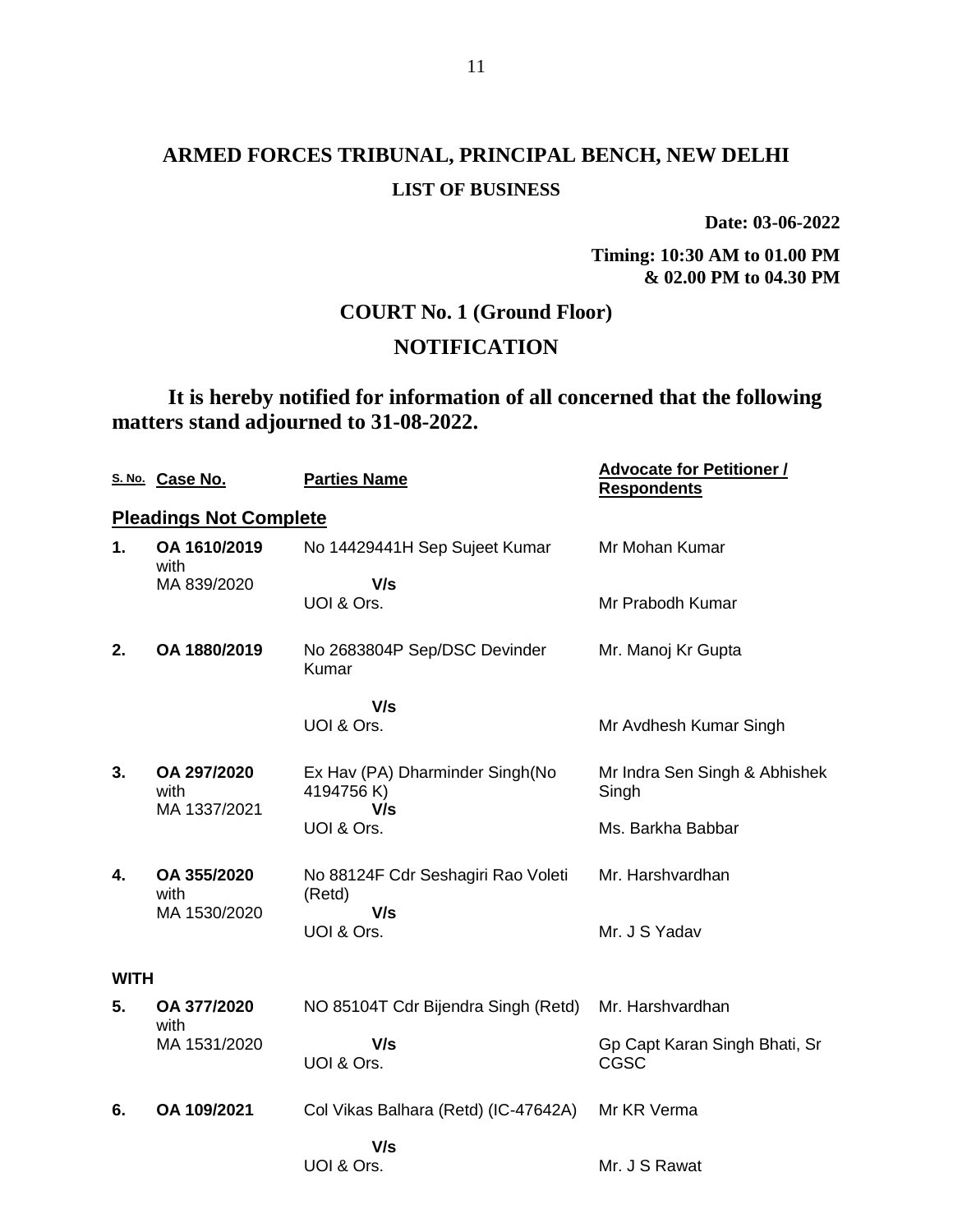**7. OA 375/2021** with MA 455/2021 Col Hemant Saxena (Retd) (IC 42742 F)  **V/s** UOI & Ors. Mr KR Verma Mr. S D Windlesh **8. OA 2112/2021** with MA 2220/2021 Nk Devi Prasad (15230106X)  **V/s** UOI & Ors. Ms Arhana Ramesh Mr. Rajeev Kumar **9. OA 2311/2021** Sub Mahboob Hussain (Retd) (JC 594837Y)  **V/s** UOI & Ors. Mr Manoj Kumar Gupta Mr. Satya Ranjan Swain **10. OA 2727/2021** Hav/AEC Nilratan Kirttania (9516422- L)  **V/s** UOI & Ors. Mr Vinay Pandey Mr. Rajeev Kumar **11. OA 588/2022** with MA 748/2022 Ex Sgt Goutam Sahu (786283-T)  **V/s** UOI & Ors. Mr Bharat Singh & Associates Mr. Satya Ranjan Swain **12. OA 603/2022** Maj Manvinder Singh (SS 44846 F)  **V/s** UOI & Ors. Mr SS Pandey Mr. Rajesh Kumar Das Sr CGSC **13. OA 608/2022** SS-45018H Maj Rajiv Malik  **V/s** UOI & Ors. Mr S S Pandey & Associates Gp Capt Karan Singh Bhati, Sr CGSC **14. OA 610/2022** Maj Mohit Kumar (SS 44815 F)  **V/s** UOI & Ors. Mr S S Pandey & Associates Mr. Rajesh Kumar Das Sr CGSC **15. OA 614/2022** with MA 771/2022 MWO Kushal Kumar Tyagi (Retd) (692274-T)  **V/s** UOI & Ors. Mr Ajit Kakkar & Associates Mr. Anil Gautam Sr CGSC **16. OA 619/2022** Cpl Pradeep Deswal (969678-G)  **V/s** UOI & Ors. Mr Ved Prakash & Mr Devendra Kumar Mr. Rajeev Kumar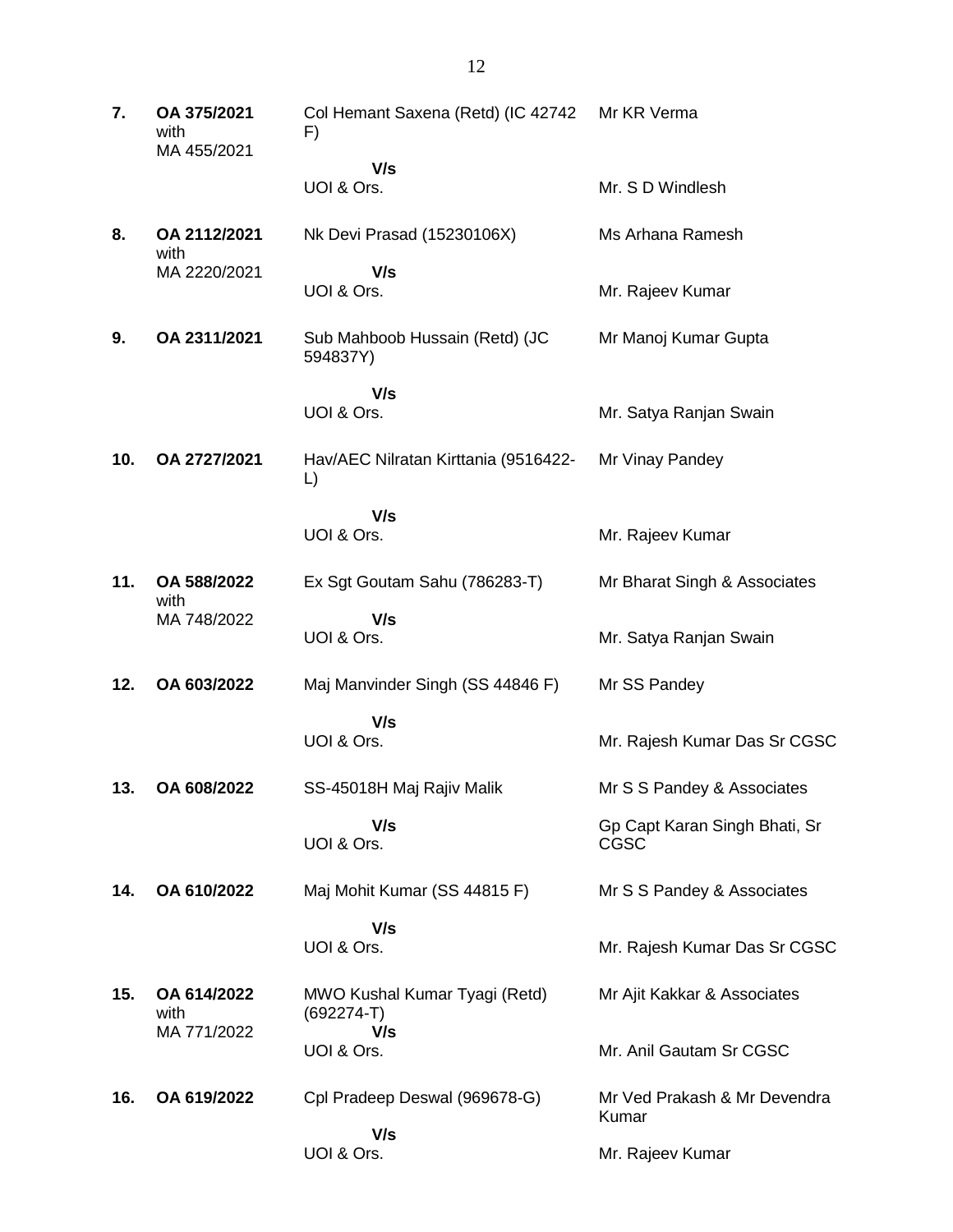| 17.         | OA 620/2022                          | JC-299424A Sub (TIR) P Sakthivel                                  | Mr SS Pandey & Associaes                                    |
|-------------|--------------------------------------|-------------------------------------------------------------------|-------------------------------------------------------------|
|             |                                      | V/s<br>UOI & Ors.                                                 | Mr. D K Sabat                                               |
| 18.         | OA 623/2022<br>with                  | EX LS (RP) Kumili Chandra Sekhar<br>RAO (212452 Y)                | Mr Ved Prakash & Mr Devendra<br>Kumar                       |
|             | MA 782/2022                          | V/s<br>UOI & Ors.                                                 | Ms. Jyotsna Kaushik                                         |
|             | <b>Pleadings Complete</b>            |                                                                   |                                                             |
| 19.         | OA 595/2017<br>with                  | Col H C Sharma                                                    | Mr Kunal Sharma                                             |
|             | MA 509/2017                          | V/s<br>UOI & Ors.                                                 | Ms Barkha Babbar                                            |
| 20.         | OA 270/2018                          | JC-641908H Sub Major Clk (SD)<br>Ashok Kumar Verma                | Mr. V S Kadian                                              |
|             |                                      | V/s<br>UOI & Ors.                                                 | Mr Avdhesh Kumar Singh                                      |
| 21.         | OA 493/2018                          | No. 23825-S Wg Cdr V V Singh                                      | Mr. S S Pandey & Associates                                 |
|             |                                      | V/s<br>UOI & Ors.                                                 | Mr. V S Tomar                                               |
| 22.         | OA 1731/2018<br>with<br>MA 1909/2018 | Wg Cdr Nivedita J Katoch (AF 23487H Mr A K Aggarwal<br>MR 07662L) |                                                             |
|             |                                      | V/s<br>UOI & Ors.                                                 | Gp Capt Karan Singh Bhati, Sr<br>CGSC with Rajesh Kumar Das |
| 23.         | OA 1948/2018                         | Cdr Narender Kumar (No 80147A)                                    | Mr Shakti Jaidwal & Indra Sen<br>Singh                      |
|             |                                      | V/s<br>UOI & Ors.                                                 | Mr. V Pattabhi Ram                                          |
| 24.         | OA 403/2019<br>with                  | IC-48474Y Col K R Verma (Retd.)                                   | In Person                                                   |
|             | MA 954/2019                          | V/s<br>UOI & Ors.                                                 | Gp Capt Karan Singh Bhati, Sr.<br>CGSC                      |
| <b>WITH</b> |                                      |                                                                   |                                                             |
| 25.         | OA 534/2019<br>with                  | IC-47544A Col G Sudhir Kumar (Retd.) Mr. K R Verma                |                                                             |

MA 1108/2019

 **V/s**

UOI & Ors.

Gp Capt Karan Singh Bhati, Sr CGSC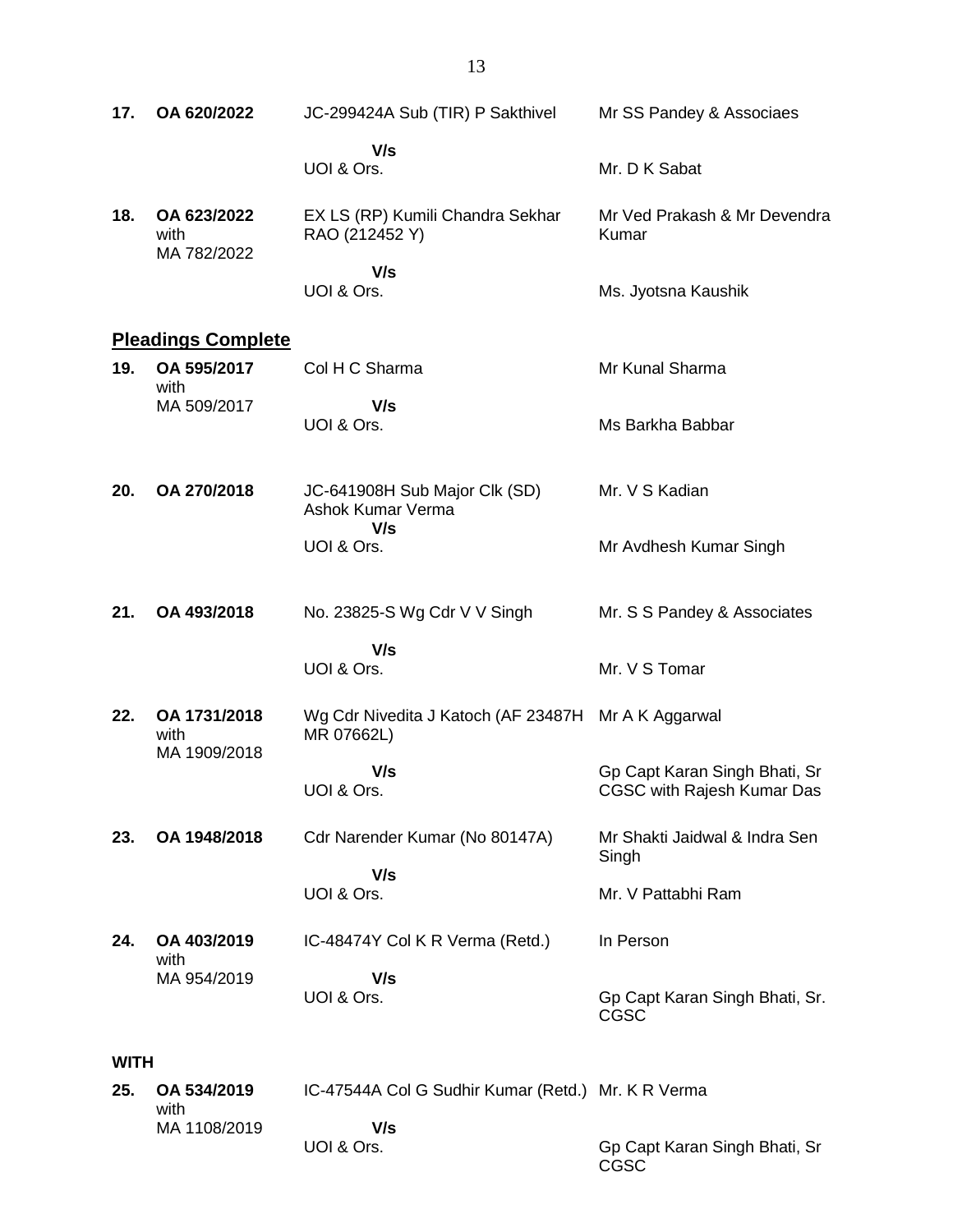| <b>WITH</b> |                                     |                                                 |                                              |
|-------------|-------------------------------------|-------------------------------------------------|----------------------------------------------|
| 26.         | OA 535/2019                         | IC-47132Y Col Amit Sood                         | Mr. K R Verma                                |
|             |                                     | V/s<br>UOI & Ors.                               | Gp Capt Karan Singh Bhati, Sr<br><b>CGSC</b> |
| <b>WITH</b> |                                     |                                                 |                                              |
| 27.         | OA 666/2019<br>with MA<br>1262/2019 | Col Neeraj Dhawan (Retd) (IC 41748<br>W)<br>V/s | Mr KR Verma                                  |
|             |                                     | UOI & Ors.                                      | Mr. Shyam Narayan                            |
| <b>WITH</b> |                                     |                                                 |                                              |
| 28.         | OA 657/2019<br>with                 | IC-48599W Col P S Manhas (Retd.)                | Mr. K R Verma                                |
|             | MA 1248/2019                        | V/s<br>UOI & Ors.                               | Mr Prabodh Kumar                             |
| <b>WITH</b> |                                     |                                                 |                                              |
| 29.         | OA 680/2019<br>with                 | Col SD Mehta (Retd) (IC 44142 X)                | Mr KR Verma                                  |
|             | MA 1276/2019                        | V/s<br>UOI & Ors.                               | Gp Capt Karan Singh Bhati, Sr.<br>CGSC       |
| <b>WITH</b> |                                     |                                                 |                                              |
| 30.         | OA 848/2019<br>with                 | IC-45576K Col VRP Singh (Retd.)                 | Mr. K R Verma                                |
|             | MA 1493/2019                        | V/s<br>UOI & Ors.                               | Gp Capt Karan Singh Bhati, Sr<br><b>CGSC</b> |
| <b>WITH</b> |                                     |                                                 |                                              |
| 31.         | OA 895/2019<br>with                 | Col KP Singh (Retd) (IC47552Y)                  | Mr. KR Verma                                 |
|             | MA 1542/2019                        | V/s<br>UOI & Ors.                               | Gp Capt Karan Singh Bhti, Sr<br><b>CGSC</b>  |
| <b>WITH</b> |                                     |                                                 |                                              |
| 32.         | OA 2069/2019<br>with                | Col RS Dudee (Retd) IC-47908F)                  | Mr K R Verma                                 |
|             | MA 2974/2019                        | V/s<br>UOI & Ors.                               | None                                         |
| <b>WITH</b> |                                     |                                                 |                                              |
| 33.         | OA 193/2020<br>with<br>MA 1761/2020 | Col Dharamveer Singh (Retd) (IC-<br>45937X)     | Mr K R Verma                                 |
|             |                                     | V/s<br>UOI & Ors.                               | Dr. Vijendra Singh Mahndiyan                 |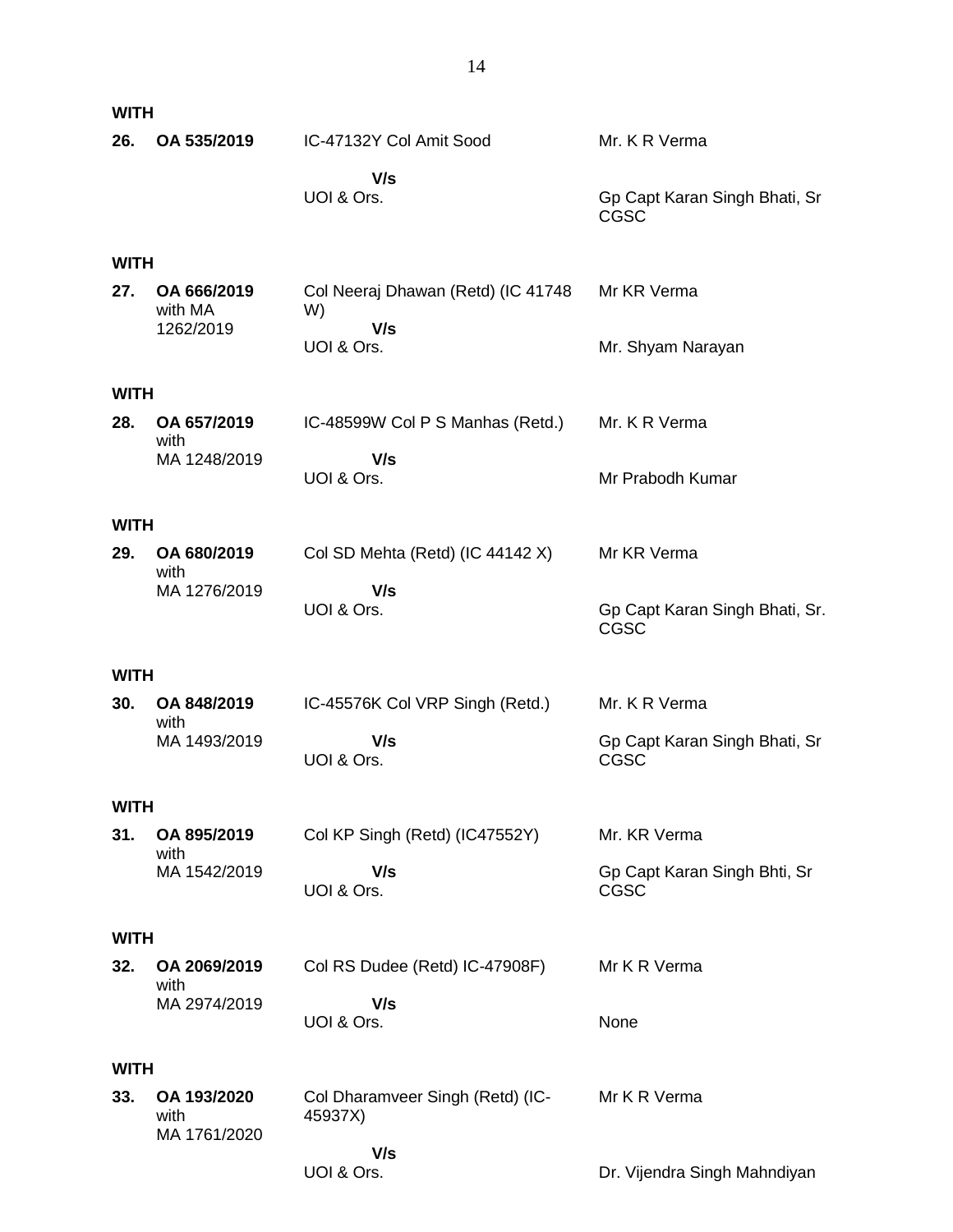| <b>WITH</b> |                                       |                                                    |                              |
|-------------|---------------------------------------|----------------------------------------------------|------------------------------|
| 34.         | OA 195/2020<br>with                   | Col JS Dalal (Retd) (IC-42932N)                    | Mr K R Verma                 |
|             | MA 208/2020 &<br>MA 1748/2020         | V/s<br>UOI & Ors.                                  | Dr. Vijendra Singh Mahndiyan |
| <b>WITH</b> |                                       |                                                    |                              |
| 35.         | OA 196/2020<br>with                   | Col KK Nair (IC-49337M)                            | Mr K R Verma                 |
|             | MA 1472/2021 &<br>MA 1506/2021        | V/s<br>UOI & Ors.                                  | Ms. Barkha Babbar            |
| <b>WITH</b> |                                       |                                                    |                              |
| 36.         | OA 202/2020                           | IC-47521Y Col N S Tomar (Retd.)                    | Mr. K R Verma                |
|             | with<br>MA 1769/2020                  | V/s<br>UOI & Ors.                                  | Dr Vijendra Singh Mahndiyan  |
| <b>WITH</b> |                                       |                                                    |                              |
| 37.         | OA 288/2020                           | IC-41703W Col Narinder Singh (Retd.) Mr. K R Verma |                              |
|             | with<br>MA 376/2020 &<br>MA 2048/2020 | V/s<br>UOI & Ors.                                  | Dr. Vijendra Singh Mahndiyan |
| <b>WITH</b> |                                       |                                                    |                              |
| 38.         | OA 5/2020<br>with                     | IC-40848P Col APS Johal (Retd.)                    | Mr. K R Verma                |
|             | MA 4/2020 &<br>MA 1800/2021           | V/s<br>UOI & Ors.                                  | Ms Jyotsna Kaushik           |
| <b>WITH</b> |                                       |                                                    |                              |
| 39.         | OA 1155/2020                          | Col Sanjeev Gupta (Retd) (IC 48006Y) Mr KR Verma   |                              |
|             | with<br>MA 1330/2020                  | V/s<br>UOI & Ors.                                  | Mr. Rajeev Kumar             |
| <b>WITH</b> |                                       |                                                    |                              |
| 40.         | OA 1094/2020<br>with                  | Col Varinder Singh(Retd) (IC-45024W) Mr KR Verma   |                              |
|             | MA 1253/2020                          | V/s<br>UOI & Ors.                                  | Mr. Satya Ranjan Swain       |
| <b>WITH</b> |                                       |                                                    |                              |
| 41.         | OA 1095/2020                          | Col Sushobit Kamra (IC 47300M)                     | Mr KR Verma                  |
|             |                                       | V/s<br>UOI & Ors.                                  | Mr. Prabodh Kumar            |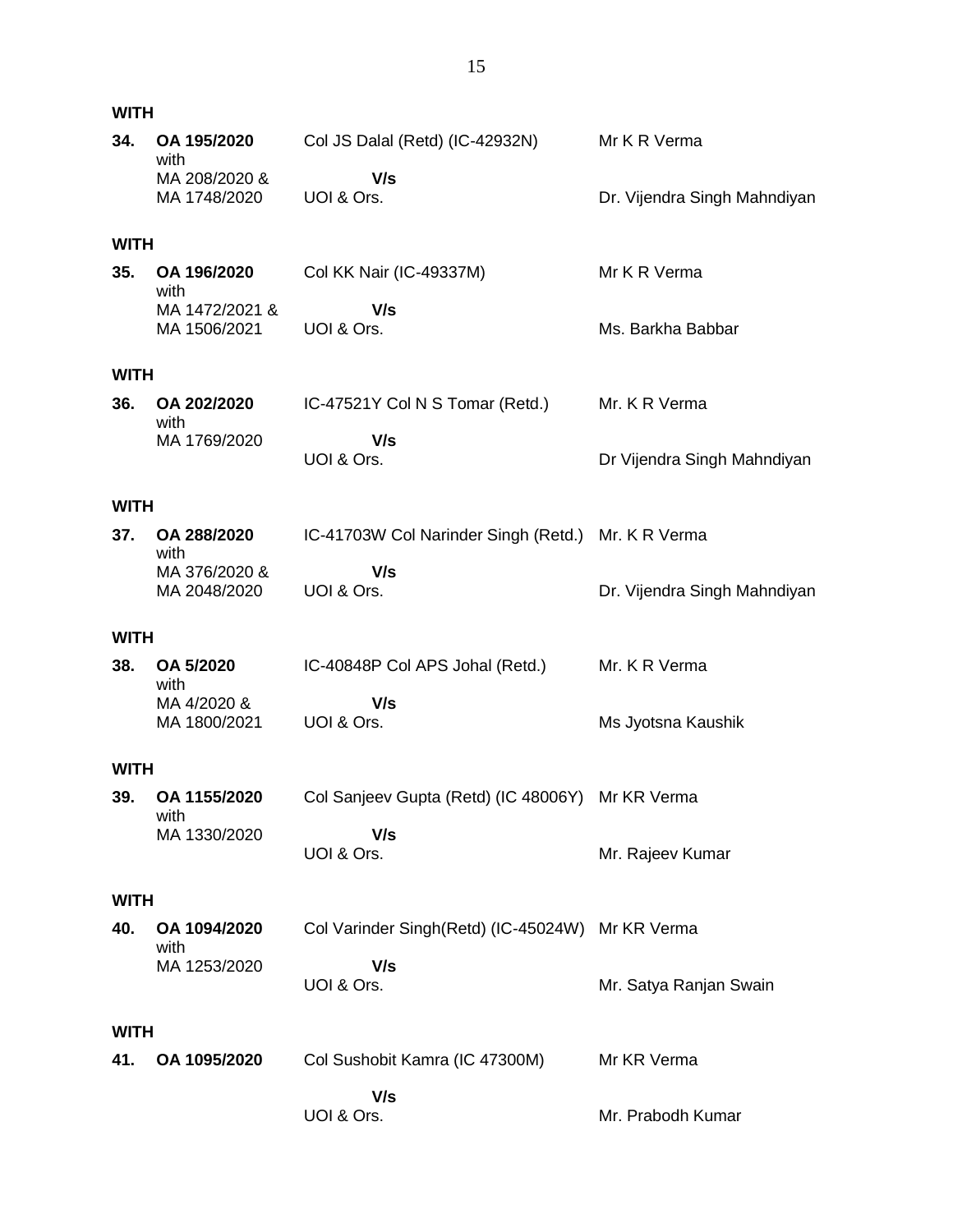| <b>WITH</b> |                                        |                                                    |                      |
|-------------|----------------------------------------|----------------------------------------------------|----------------------|
| 42.         | OA 1083/2020                           | Col Suman Mishra (Retd) (IC 46517 K) Mr KR Verma   |                      |
|             | with<br>MA 1243/2020                   | V/s<br>UOI & Ors.                                  | Mr. Y P Singh        |
| <b>WITH</b> |                                        |                                                    |                      |
| 43.         | OA 1092/2020                           | Col Ajay Bohtan (IC 47687A)                        | Mr KR Verma          |
|             |                                        | V/s<br>UOI & Ors.                                  | Mr. V Pattabhi Ram   |
| <b>WITH</b> |                                        |                                                    |                      |
| 44.         | OA 1093/2020                           | Col VP Singh (IC-43965 L)(Re-<br>Employed)<br>V/s  | Mr KR Verma          |
|             |                                        | UOI & Ors.                                         | Ms. Suman Chauhan    |
| <b>WITH</b> |                                        |                                                    |                      |
| 45.         | OA 1192/2020<br>with<br>MA 1373/2020 & | Col Rakesh Sharma (Retd)(IC 42528<br>Y)<br>V/s     | Mr KR Verma          |
|             | MA 2757/2021                           | UOI & Ors.                                         | Ms.Jyotsna Kaushik   |
| <b>WITH</b> |                                        |                                                    |                      |
| 46.         | OA 1193/2020<br>with                   | Col Sudhir Kumar Bhola (Retd) (IC-<br>41720W)      | Mr KR Verma          |
|             | MA 1374/2020                           | V/s<br>UOI & Ors.                                  | Mr. J S Rawat        |
| <b>WITH</b> |                                        |                                                    |                      |
|             | 47. OA 1103/2020                       | Col Jagdish Prasad (IC-48038F)                     | Mr KR Verma          |
|             |                                        | V/s<br>UOI & Ors.                                  | Mr. Rajeev Kumar     |
| <b>WITH</b> |                                        |                                                    |                      |
| 48.         | OA 1104/2020                           | Col Arun Kumar(IC-44982X)(Re-<br>Employed)<br>V/s  | Mr KR Verma          |
|             |                                        | UOI & Ors.                                         | Mr. Neeraj, Sr. CGSC |
| <b>WITH</b> |                                        |                                                    |                      |
| 49.         | OA 1105/2020<br>with<br>MA 1497/2022   | Col Sanjeev S Kapoor (Retd) (IC-<br>48485L)<br>V/s | Col. KR Verma        |
|             |                                        | UOI & Ors.                                         | Ms. Jyotsna Kaushik  |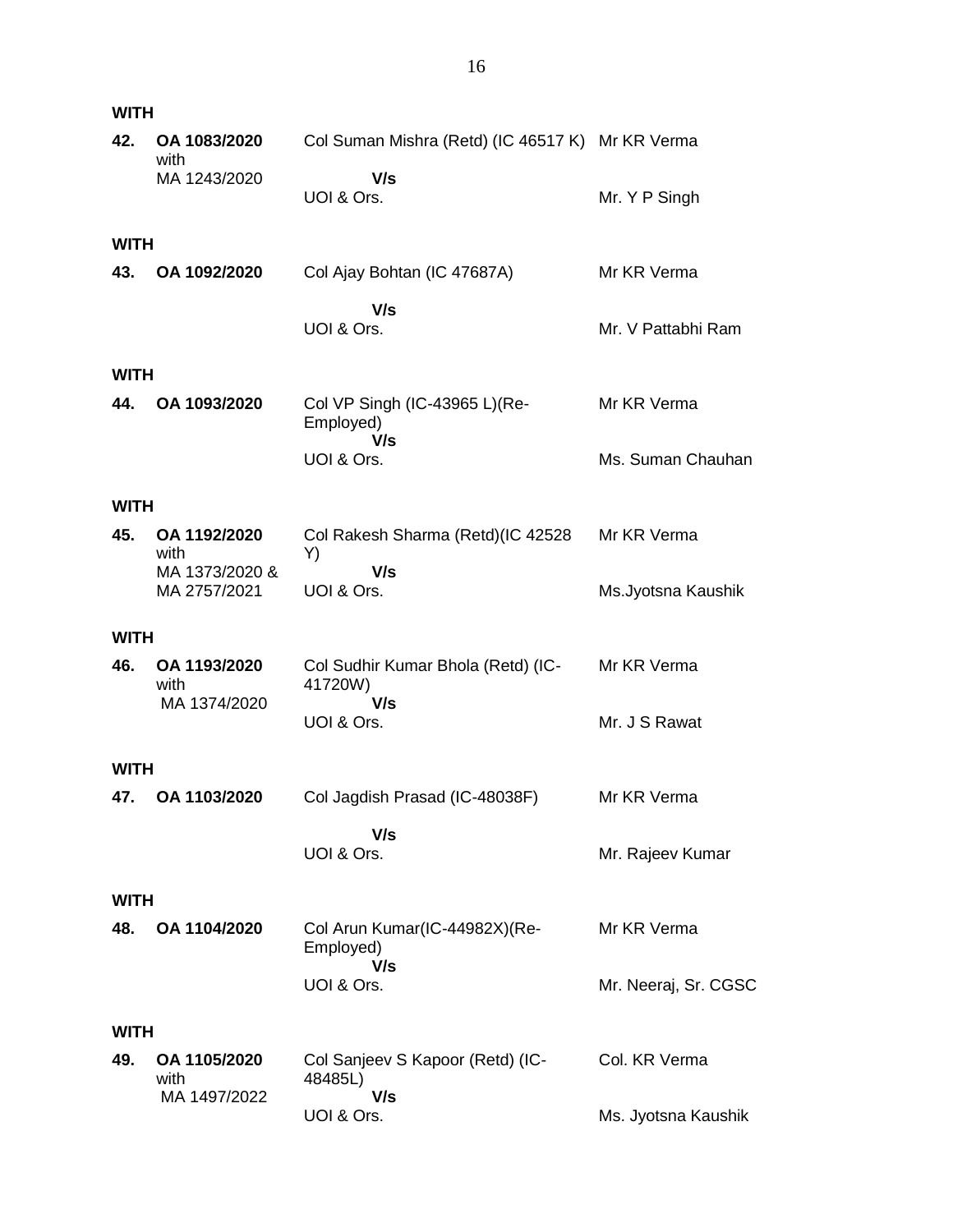| <b>WITH</b> |                                      |                                                            |                   |
|-------------|--------------------------------------|------------------------------------------------------------|-------------------|
| 50.         | OA 1123/2020                         | Col RK Sheoran (IC-42359H) (Re-<br>employed)<br>V/s        | Mr KR Verma       |
|             |                                      | UOI & Ors.                                                 | Mr. Shyam Narayan |
| <b>WITH</b> |                                      |                                                            |                   |
| 51.         | OA 1124/2020                         | Col Vinay Taneja (IC-48455N)                               | Mr KR Verma       |
|             |                                      | V/s<br>UOI & Ors.                                          | Mr K K Tyagi      |
| <b>WITH</b> |                                      |                                                            |                   |
| 52.         | OA 1492/2020<br>with<br>MA 1740/2020 | Col N Satish Chandra Govind (Retd)<br>$(IC-47503W)$<br>V/s | Mr KR Verma       |
|             |                                      | UOI & Ors.                                                 | Mr YP Singh       |
| <b>WITH</b> |                                      |                                                            |                   |
| 53.         | OA 1508/2020                         | Col Ajay Dixit (Retd) (IC 42319 F)                         | Mr KR Verma       |
|             |                                      | V/s<br>UOI & Ors.                                          | Mr Rajeev Kumar   |
| <b>WITH</b> |                                      |                                                            |                   |
| 54.         | OA 1106/2020                         | Col Bharati Kant Shukla (IC-54763K)                        | Mr Anand Kumar    |
|             |                                      | V/s<br>UOI & Ors.                                          | Mr. Rajeev Kumar  |
| <b>WITH</b> |                                      |                                                            |                   |
| 55.         | OA 1164/2020<br>with                 | Col OP Pharswan (Retd) (IC-46003M) Mr KR Verma             |                   |
|             | MA 1339/2020                         | V/s<br>UOI & Ors.                                          | Mr K K Tyagi      |
| <b>WITH</b> |                                      |                                                            |                   |
| 56.         | OA 1171/2020<br>with                 | Col Karunesh Kumar (Retd) (IC-<br>44459M)                  | Mr KR Verma       |
|             | MA 1352/2020                         | V/s<br>UOI & Ors.                                          | None              |
| <b>WITH</b> |                                      |                                                            |                   |
| 57.         | OA 1174/2020                         | Col Gopal Sharan Sharma (IC-<br>41688M)(Re-employed)       | Mr KR Verma       |
|             |                                      | V/s<br>UOI & Ors.                                          | Mr. A K Gautam    |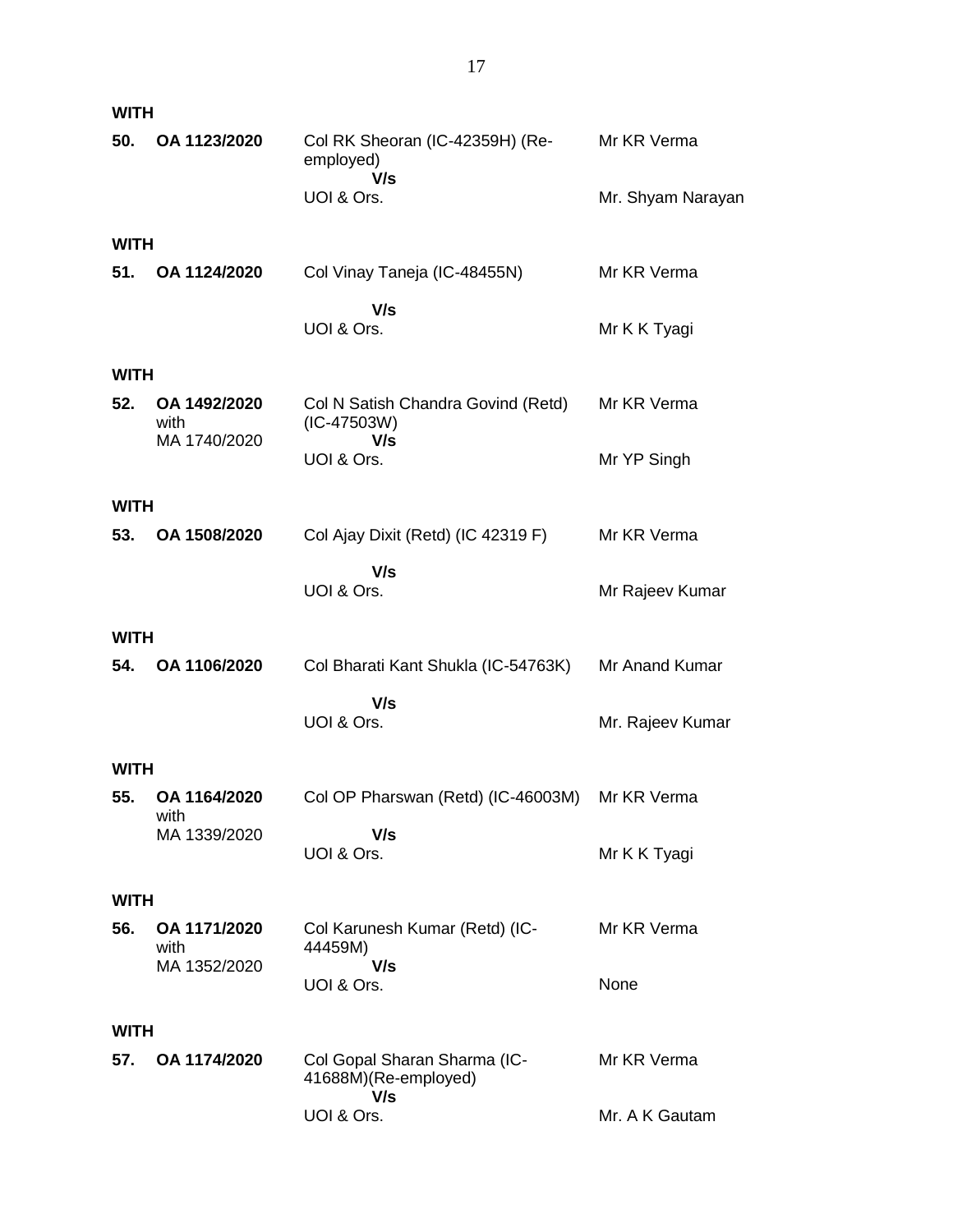| <b>WITH</b> |                                            |                                                             |                         |
|-------------|--------------------------------------------|-------------------------------------------------------------|-------------------------|
| 58.         | OA 1194/2020<br>with MA<br>1384/2020       | Col Rajan Kadyan (Retd) (IC-41020H)<br>V/s                  | Mr KR Verma             |
|             |                                            | UOI & Ors.                                                  | None                    |
| <b>WITH</b> |                                            |                                                             |                         |
| 59.         | OA 1295/2020                               | Col RS Ratra (Retd) (IC 42883 W)                            | Mr KR Verma             |
|             |                                            | V/s<br>UOI & Ors.                                           | Mr. Rajeev Kumar        |
| <b>WITH</b> |                                            |                                                             |                         |
| 60.         | OA 1571/2020                               | Col Sanjiv Singh Tomar (Retd) (IC<br>47452W)<br>V/s         | Mr KR Verma             |
|             |                                            | UOI & Ors.                                                  | Ms. Suman Chauhan       |
| <b>WITH</b> |                                            |                                                             |                         |
| 61.         | OA 1688/2020<br>with                       | Col Manmohan Singh (Retd) (IC 45590 Mr KR Verma<br>W)       |                         |
|             | MA 1945/2020                               | V/s<br>UOI & Ors.                                           | Mr. Y P Singh           |
| <b>WITH</b> |                                            |                                                             |                         |
| 62.         | OA 1778/2020                               | Col Ranveer Singh (Retd) (IC-41244<br>H)                    | Mr KR Verma             |
|             |                                            | V/s<br>UOI & Ors.                                           | Mr. Rajeev Kumar        |
| <b>WITH</b> |                                            |                                                             |                         |
| 63.         | OA 1846/2020<br>with                       | Col Mukesh Kumar Sharma (Retd) (IC Col KR Verma<br>42177 P) |                         |
|             | MA 2114/2020                               | V/s<br>UOI & Ors.                                           | Mr. V S Tomar           |
| <b>WITH</b> |                                            |                                                             |                         |
| 64.         | OA 1927/2020<br>with                       | Col Ranjeev Handa (Retd) (IC-<br>41786M)                    | Mr KR Verma             |
|             | MA 2240/2020                               | V/s<br>UOI & Ors.                                           | Mr. Avdhesh Kumar Singh |
| <b>WITH</b> |                                            |                                                             |                         |
| 65.         | OA 52/2021<br>with                         | Col Avinash C Puri (Retd) (IC-<br>48481P)                   | Mr KR Verma             |
|             | MA 64/2021,<br>MA 708/2021 &<br>MA 27/2022 | V/s<br>UOI & Ors.                                           | Ms Jyotsna Kausik       |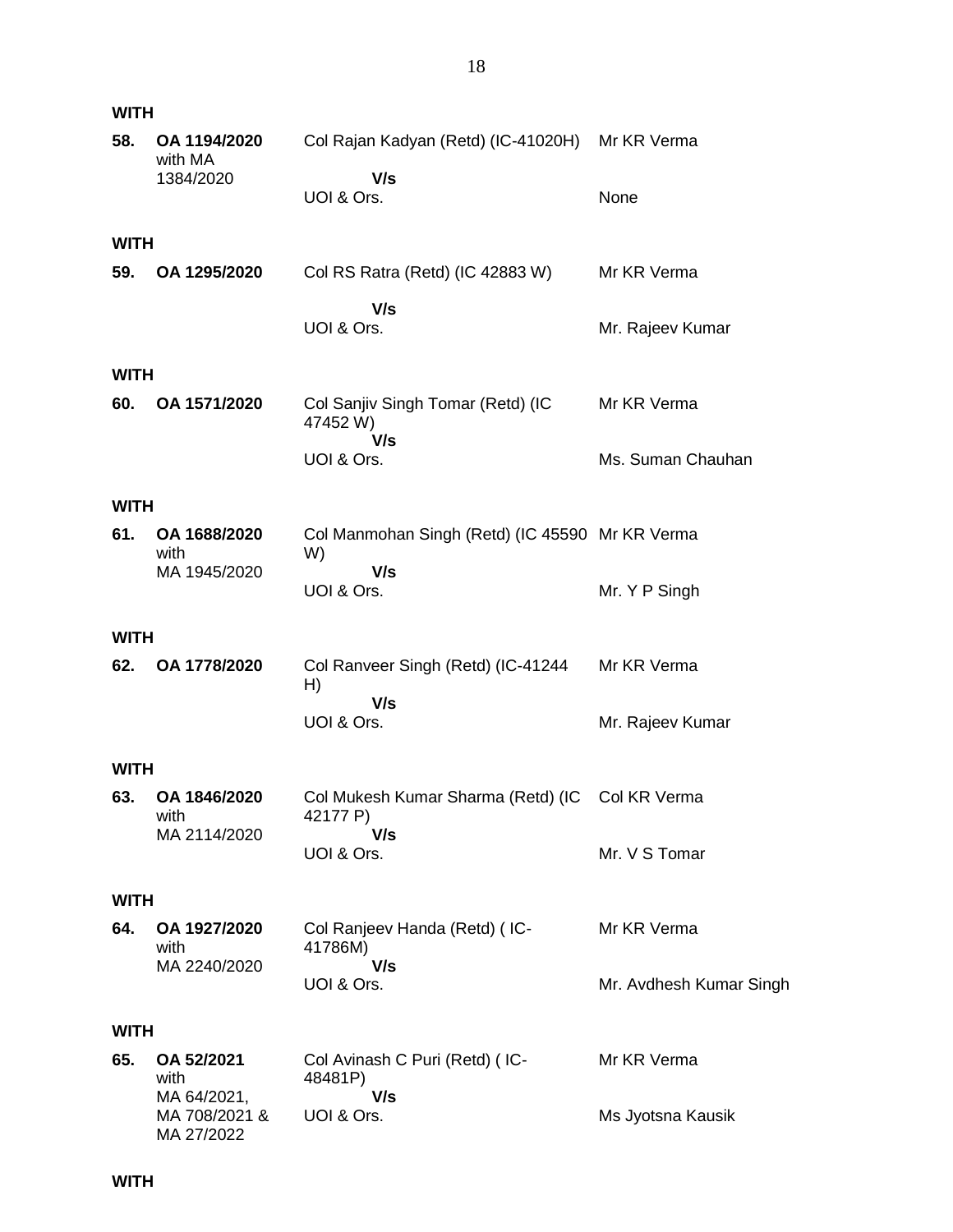| 66.         | OA 66/2021          | Col Binod Kumar (Retd) (IC 44597 N)                 | Mr KR Verma                                  |
|-------------|---------------------|-----------------------------------------------------|----------------------------------------------|
|             |                     | V/s<br>UOI & Ors.                                   | Mr Arvind Patel                              |
| <b>WITH</b> |                     |                                                     |                                              |
| 67.         | OA 487/2021         | Col Rajan Talwar (Retd) (IC 41737 K)                | Mr KR Verma                                  |
|             |                     | V/s<br>UOI & Ors.                                   | Gp Capt Karan Singh Bhati, Sr<br><b>CGSC</b> |
| <b>WITH</b> |                     |                                                     |                                              |
| 68.         | OA 484/2021<br>with | Col MKR Varma (Retd) (IC -47536F)                   | Mr K R Verma                                 |
|             | MA 557/2021         | V/s<br>UOI & Ors.                                   | Mr Satya Ranjan Swain                        |
| <b>WITH</b> |                     |                                                     |                                              |
| 69.         | OA 379/2021<br>with | Col Milton Adhikari (Retd) (IC 41174 P) Mr KR Verma |                                              |
|             | MA 460/2021         | V/s<br>UOI & Ors.                                   | Mr. Rajeev Kumar                             |
| <b>WITH</b> |                     |                                                     |                                              |
| 70.         | OA 700/2021         | Col Satnam Singh (IC 49780 A)                       | Mr KR Verma                                  |
|             |                     | V/s<br>UOI & Ors.                                   | Dr Vijendra Singh Mahnidyan                  |
| <b>WITH</b> |                     |                                                     |                                              |
| 71.         | OA 2866/2021        | Lt Col Rajeev Bhatt (IC 49247L)                     | Mr K R Verma                                 |
|             |                     | V/s<br>UOI & Ors.                                   | Gp Capt Karan Singh Bhati, Sr<br>CGSC        |
| <b>WITH</b> |                     |                                                     |                                              |
| 72.         | OA 215/2022         | Col Varinder Singh Parmar (IC 46672<br>L)           | Mr KR Verma                                  |
|             |                     | V/s<br>UOI & Ors.                                   | None                                         |
| <b>WITH</b> |                     |                                                     |                                              |
| 73.         | OA 743/2022         | Col Gurdev Singh (IC 58152M)                        | Mr. KR Verma                                 |
|             |                     | V/s<br>UOI & Ors.                                   | Ms Suman Chauhan                             |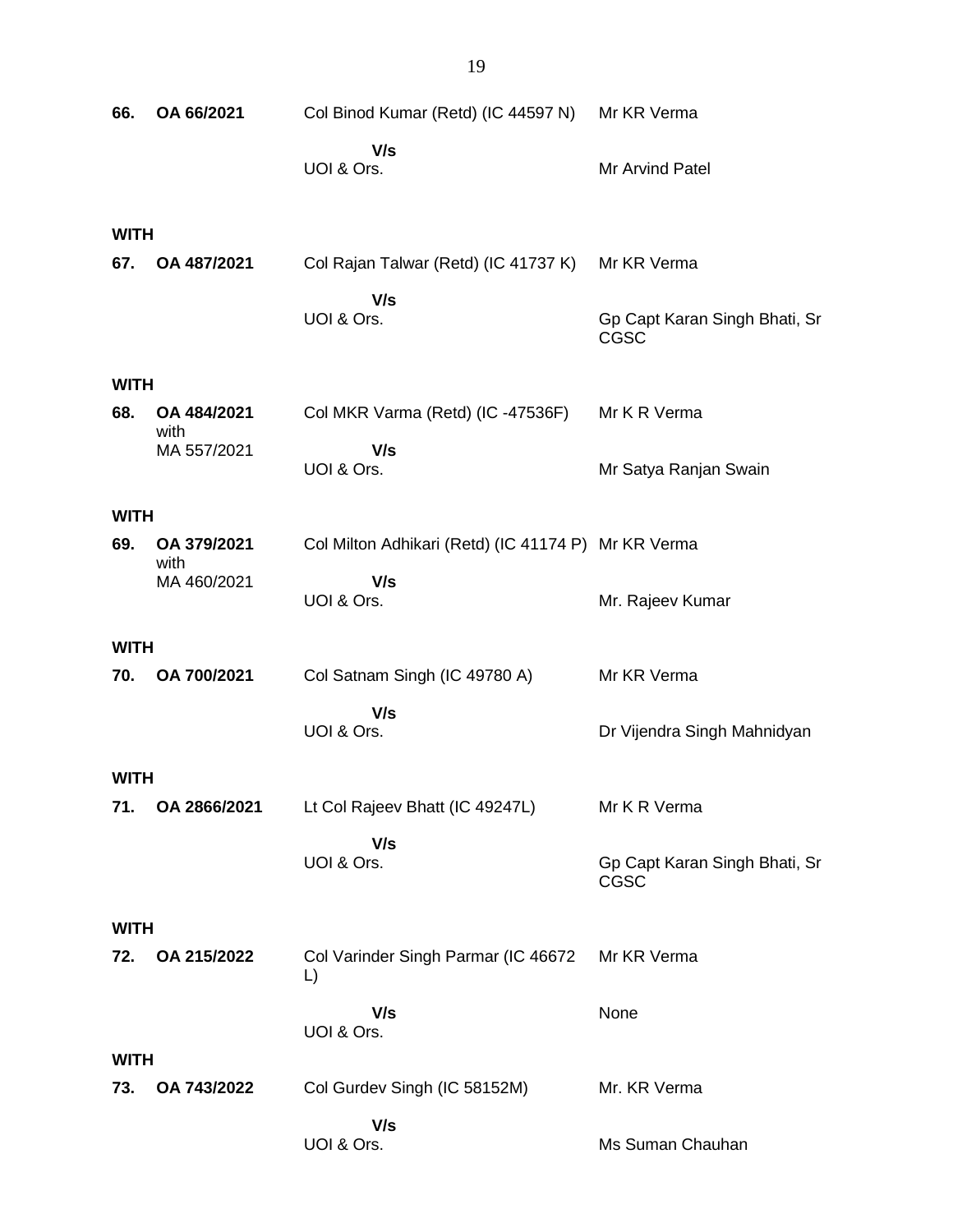**WITH**

| 74. | OA 1053/2022         | Brig Satpal Singh Dahiya (Retd) (IC<br>44120 Y)<br>V/s       | Mr KR Verma                           |
|-----|----------------------|--------------------------------------------------------------|---------------------------------------|
|     |                      | UOI & Ors.                                                   | Mr. Anil Kumar Gautam, Sr<br>CGSC     |
| 75. | OA 1326/2019         | No. 2695431-Y Hav (PA) Pardeep<br><b>Kumar Sharma</b><br>V/s | Mr. Indra Sen Singh/Abhishek<br>Singh |
|     |                      | UOI & Ors.                                                   | Ms Barkha Babbar                      |
| 76. | OA 1629/2019         | No 17011517K Sep Saminathan K                                | Mr. VS Kadian                         |
|     |                      | V/s<br>UOI & Ors.                                            | Ms Barkha Babbar                      |
| 77. | OA 1922/2019<br>with | Air Cmde R Sanjeev Kumar (No<br>19037R)<br>V/s               | Mr Ajit Kakkar                        |
|     | MA 2805/2019         | UOI & Ors.                                                   | Mr Rajesh Kumar Das                   |
| 78. | OA 312/2020          | No. 4068754-M Nk Birendra Singh<br>(Retd.)<br>V/s            | Ms. Archana Ramesh                    |
|     |                      | UOI & Ors.                                                   | Dr. Vijendra Singh Mahndiyan          |
| 79. | OA 1491/2020         | Ex Sub Rohtash Singh (JC-753399W)                            | Mr Virender Singh Kadian              |
|     |                      | V/s<br>UOI & Ors.                                            | Mr Arvind Patel                       |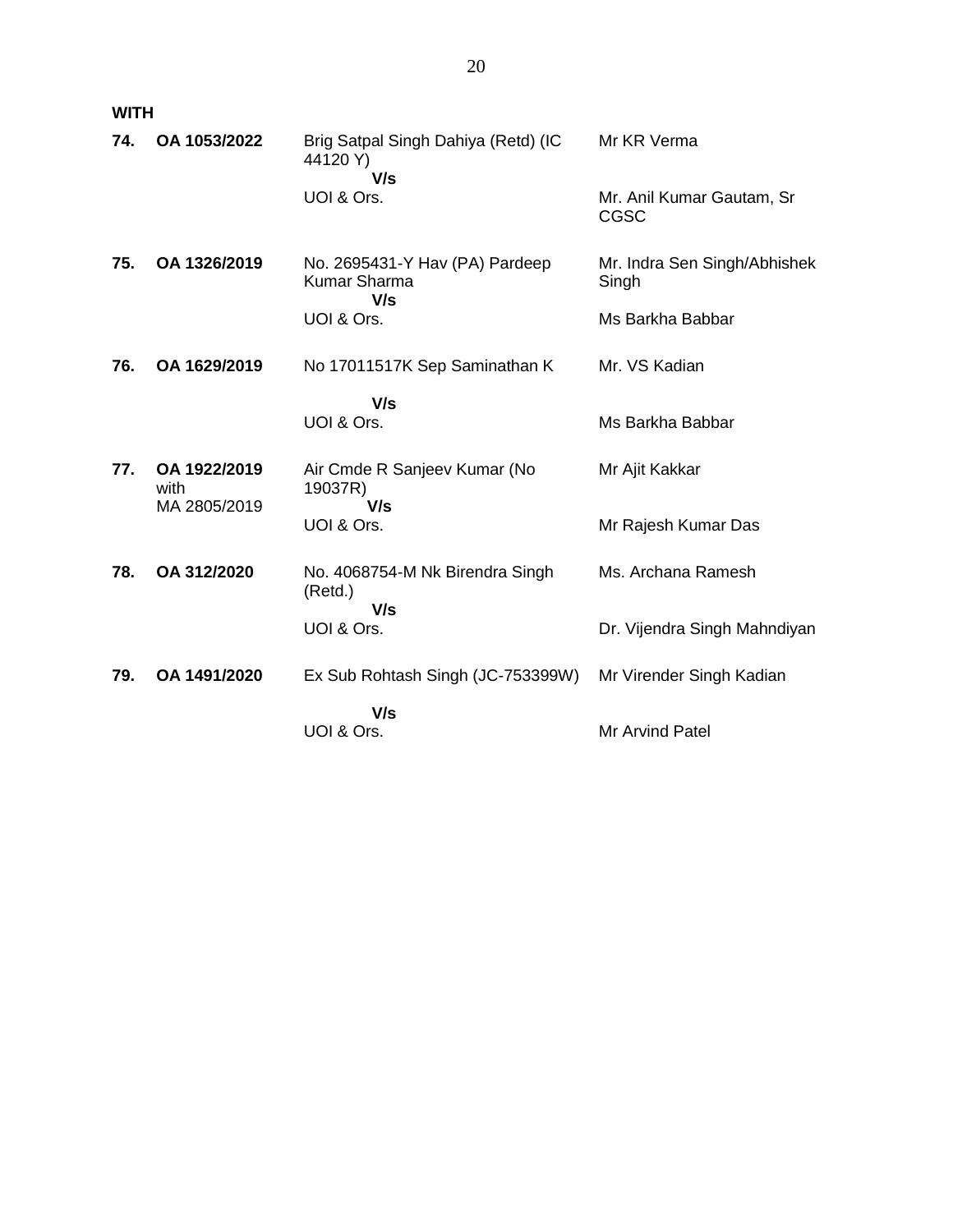**Date: 03-06-2022**

**Timing: 10:30 AM to 01.00 PM & 02.00 PM to 04.30 PM**

### **COURT No. 2 (Ground Floor)**

## **NOTIFICATION**

## **It is hereby notified for information of all concerned that the following matters stand adjourned to 31-08-2022.**

|    | S. No. Case No.                       | <b>Parties Name</b>                                                  | <b>Advocate for Petitioner /</b><br><b>Respondents</b> |
|----|---------------------------------------|----------------------------------------------------------------------|--------------------------------------------------------|
|    | <b>Pleadings Not Complete</b>         |                                                                      |                                                        |
| 1. | OA 1924/2018<br>with                  | Ex Sgt Rajesh Sharma (No 675714W)                                    | Mr. US Maurya                                          |
|    | MA 161/2021                           | V/s<br>UOI & Ors.                                                    | Dr Vijendra Singh Mahndiyan                            |
| 2. | OA 148/2019<br>with                   | No. 901869-L Ex Sgt Ashwini Kumar                                    | Mr. Virender Singh Kadian                              |
|    | MA 1304/2020                          | V/s<br>UOI & Ors.                                                    | Mr. Rajesh Kumar Das                                   |
| 3. | OA 149/2019<br>with<br>MA 563/2019    | No. 724786-R Ex Sgt Vijay Kumar<br>Choubey                           | Mr. Virender Singh Kadian                              |
|    |                                       | V/s<br>UOI & Ors.                                                    | Mr. Rajesh Kumar Das                                   |
| 4. | OA 221/2019<br>with                   | Smt Hushyari Devi W/o Late Ex Hony<br>Nb Sub Nafe Singh (No 2443299) | Mr Virender Singh Kadian                               |
|    | MA 982/2021                           | V/s<br>UOI & Ors.                                                    | Mr. D K Sabat                                          |
| 5. | OA 238/2019<br>with                   | Ex POEL (R) Tikeshwar (No 135718A)                                   | Mr Praveen Kumar                                       |
|    | MA 1863/2019                          | V/s<br>UOI & Ors.                                                    | Dr. Virender Singh Mahndiyan                           |
| 6. | OA 462/2019<br>with<br>MA 2454/2019 & | No. 01863-H Cdr Rajiv Kumar Gupta<br>(Retd.)<br>V/s                  | Ms. Puja Dewan Seth & Mr.<br><b>Uday Seth</b>          |
|    | 2455/2019                             | UOI & Ors.                                                           | Mr. Satya Ranjan Swain                                 |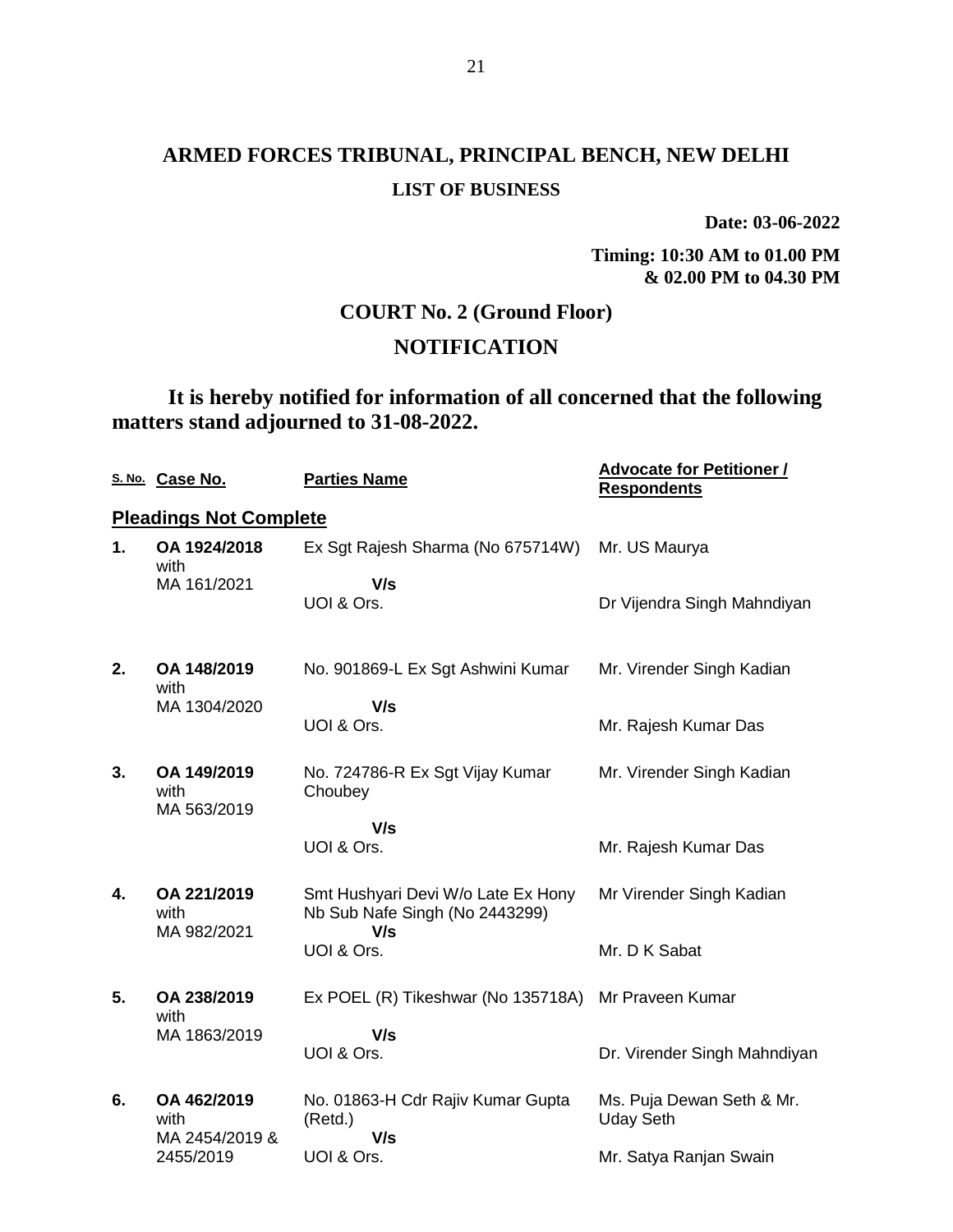| 7.  | OA 610/2019<br>with<br>MA 1184/2019   | Smt Shanti Devi Wd/O No 7035725<br>Late Hav Braham Datt<br>V/s | Mr. VS Kadian                                  |
|-----|---------------------------------------|----------------------------------------------------------------|------------------------------------------------|
|     |                                       | UOI & Ors.                                                     | Mr. Rajiv Kumar                                |
| 8.  | OA 731/2019                           | Ex Sub Praveen Kumar Singh (JC-<br>404763F)<br>V/s             | Mr. Ved Prakash                                |
|     |                                       | UOI & Ors.                                                     | Mr. Avdhesh Kumar Singh                        |
| 9.  | OA 917/2019<br>with<br>MA 3048/2021   | Ex Nk (GD) Dharam Pal Singh (No<br>4549645 N)<br>V/s           | Mr JP Sharma & Associates                      |
|     |                                       | UOI & Ors.                                                     | Mr Avdhesh Kumar Singh                         |
| 10. | OA 937/2019                           | Ex CHERA Kapil Chawla (181823-K)<br>V/s                        | Mr. Omprakash Kr Srivastava &<br>Vinay Makhija |
|     |                                       | UOI & Ors.                                                     | Ms. Jyotsna Kaushik                            |
| 11. | OA 944/2019<br>with<br>MA 1600/2019 & | Ex LME Ambrish Agnihotri (NO<br>136493)                        | Mr. Praveen Kumar                              |
|     | 3150/2019                             | V/s<br>UOI & Ors.                                              | Ms. Jyotsna Kaushik                            |
| 12. | OA 951/2019<br>with                   | No 665155 HFO Ram Vir Singh (Retd)                             | Mr. Manoj Kumar Gupta                          |
|     | MA 1607/2019 &<br>510/2020            | V/s<br>UOI & Ors.                                              | Mr. Anil Gautam                                |
| 13. | OA 1044/2019                          | No 85108A Cdr Shiv Ram Verma<br>(Retd)<br>V/s                  | Mr. VS Kadian                                  |
|     |                                       | UOI & Ors.                                                     | Mr. Ashok Chaitanya                            |
| 14. | OA 1138/2019                          | Ex POAF Bhag Singh Jakhar (No<br>137214 A)<br>V/s              | Mr Ved Prakash                                 |
|     |                                       | UOI & Ors.                                                     | Mr. Karan Singh Bhati, Sr.<br><b>CGSC</b>      |
| 15. | OA 1149/2019<br>with<br>MA 1864/2019  | Ex CH AA Pradeep Kumar U (No<br>181951 A)<br>V/s               | Mr Ved Prakash                                 |
|     |                                       | UOI & Ors.                                                     | Mr. Ashok Chaitanya                            |
| 16. | OA 1150/2019<br>with<br>MA 1866/2019  | IC-55343W Maj Sandeep Thapa<br>(Retd.)<br>V/s                  | Mr. PDP Deo & Associates                       |
|     |                                       | UOI & Ors.                                                     | Mr Rajiv Kumar                                 |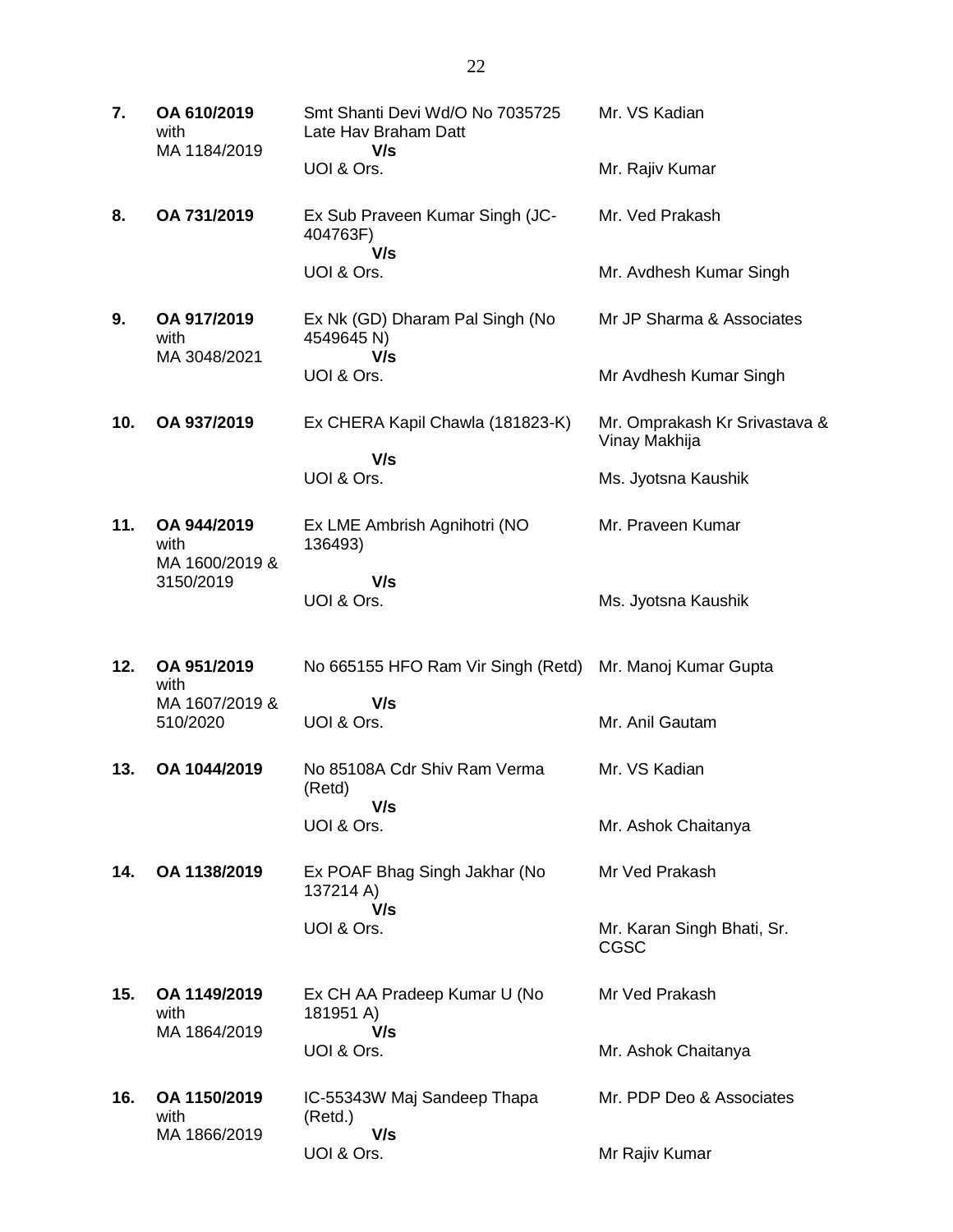**17. OA 1184/2019** with MA 1927/2019 Ex Sgt Arindam Chowdhury (774026- F)  **V/s** UOI & Ors. Mr. Praveen Kumar Mr. Harish V Shankar **18. OA 1947/2019** with MA 1434/2020 No. 2980606-X Ex Nk Aftab Khan  **V/s** UOI & Ors. Mr. Virender Singh Kadian Gp Capt. Karan Singh Bhati, Sr. CGSC **19. OA 1960/2019** with MA 2831/2019 Ex Rect Mahabir Vikram Singh (No 4073112 F)  **V/s** UOI & Ors. Mr Ajit Kakkar & Associates Mr. Satya Ranjan Swain **20. OA 2013/2019** Gp Capt Jarnail Singh Boparai (Retd) (No 18610)  **V/s** UOI & Ors. Mr. Baljeet Singh & Ms. Deepika **Sheoran** Mr. Harish V Shankar **21. OA 2014/2019** with MA 2160/2020 No. 14253147-X Ex Hav Anil Kumar Sharma  **V/s** UOI & Ors. Mr. Virender Singh Kadian Dr. Vijendra Singh Mahndiyan **22. OA 241/2020** with MA 277/2020 Ex Dfr Dinesh Kumar (No 15463750 N) Mr Praveen Kumar  **V/s** UOI & Ors. Mr. Satya Ranjan Swain **23. OA 1012/2020** with MA 1140/2020 & 236/2021 Ex Sep Shaik Raja Ahmd (No 1366810 Mr. Shiv Darshan Dutta X)  **V/s** UOI & Ors. Mr. V S Tomar **24. OA 1013/2020** with MA 1141/2020 & 301/2021 Ex Hav (ACP Nb Sub) Ahmad Ali (No 14626662 N)  **V/s** UOI & Ors. Mr Ved Prakash Mr. Prabodh Kumar **25. OA 1014/2020** Ex Hav Sanjay Kumar Singh (15381310-N)  **V/s** UOI & Ors. Mr Ved Prakash Mr. Niranjana Das **26. OA 1016/2020** with MA 2901/2021 Ex Sgt RK Sharma (No 723141 H)  **V/s** UOI & Ors. Ms Pallavi Awasthi Mr. Prabodh Kumar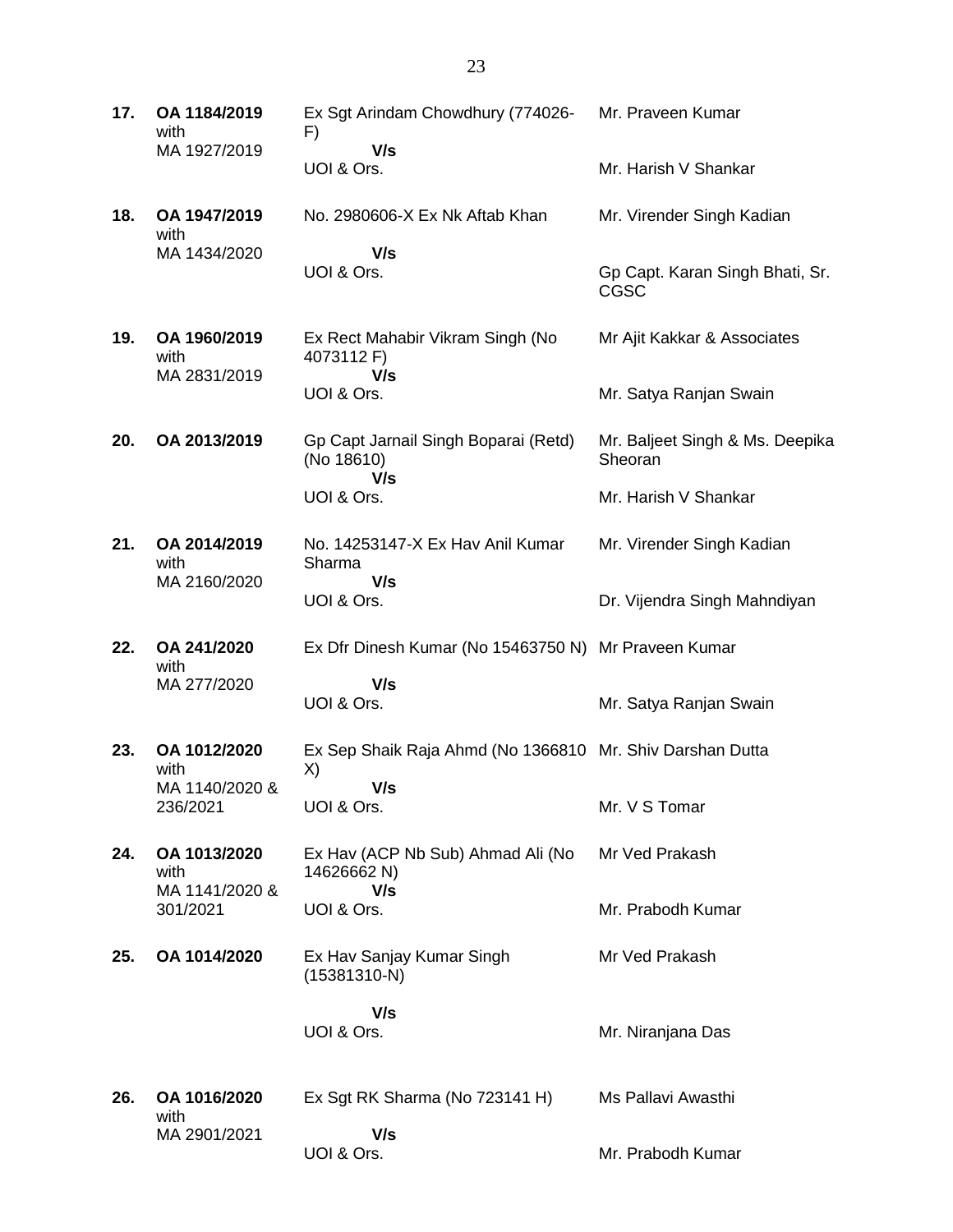| 27. | OA 1018/2020                         | Ex CPO LOG (SC) Satyapal Singh<br>Jhajharia (No 151966-B)<br>V/s   | Mr. Ved Prakash                                |
|-----|--------------------------------------|--------------------------------------------------------------------|------------------------------------------------|
|     |                                      | UOI & Ors.                                                         | Mr. Harsih V Shankar                           |
| 28. | OA 1576/2020                         | JWO Subhash Kumar (Retd) (No<br>627589 F)<br>V/s                   | Mr AK Chaudhary                                |
|     |                                      | UOI & Ors.                                                         | Mr Neeraj, Sr CGSC                             |
| 29. | OA 1579/2020<br>with<br>MA 1820/2020 | Ex Nb Sub Hardip Singh Butter (JC-<br>509554 H)<br>V/s             | Mr Shakti Chand Jaidwal                        |
|     |                                      | UOI & Ors.                                                         | Mr Neeraj, Sr CGSC                             |
| 30. | OA 1580/2020<br>with                 | WO Ramnaresh Retd (654915 B)                                       | Mr A K Chaudhary                               |
|     | MA 1261/2021 &<br>1821/2020          | V/s<br>UOI & Ors.                                                  | Mr Y P Singh                                   |
| 31. | OA 1582/2020<br>with<br>MA 2586/2021 | Ex MWO Vijay Kumar Dahiya (No<br>683273 F)<br>V/s                  | Mr Mukesh Hooda & Vikrant<br>Hudda             |
|     |                                      | UOI & Ors.                                                         | Mr S D Windlesh                                |
| 32. | OA 587/2021<br>with<br>MA 2822/2021  | <b>JWO Pramidala Ganga Raju (Retd)</b><br>Service N 717634-A)      | Mr Rakesh Kumar Yadav                          |
|     |                                      | V/s<br>UOI & Ors.                                                  | Mr. Prabodh Kumar                              |
| 33. | OA 625/2021                          | Smt Babita Hun Wd/o Late Cpl Ashok<br>Kumar Hun (No 938943)<br>V/s | Mr Manoj Kr Gupta                              |
|     |                                      | UOI & Ors.                                                         | Mr Avdhesh Kumar Singh                         |
| 34. | OA 626/2021<br>with<br>MA 634/2022 & | Ex MWO Shamim Uddin Usmani<br>(658256 L)<br>V/s                    | Mr Praveen Kumar                               |
|     | 674/2021                             | UOI & Ors.                                                         | Mr Rajesh Kumar Das                            |
| 35. | OA 638/2021<br>with<br>MA 24/2022    | Ex MWO (HFO) Soumendra Kumar<br>Guha (S No 616451-S)<br>V/s        | Mr. Durgesh Kumar Sharma &<br>Kritendra Tiwari |
|     |                                      | UOI & Ors.                                                         | Mr Waize Ali Noor                              |
| 36. | OA 640/2021<br>with<br>MA 114/2022 & | SGT Pinaki Choudhury Retd (772697 - Mr A K Choudhary<br>S)         |                                                |
|     | 696/2021                             | V/s<br>UOI & Ors.                                                  | Mr Y P Singh                                   |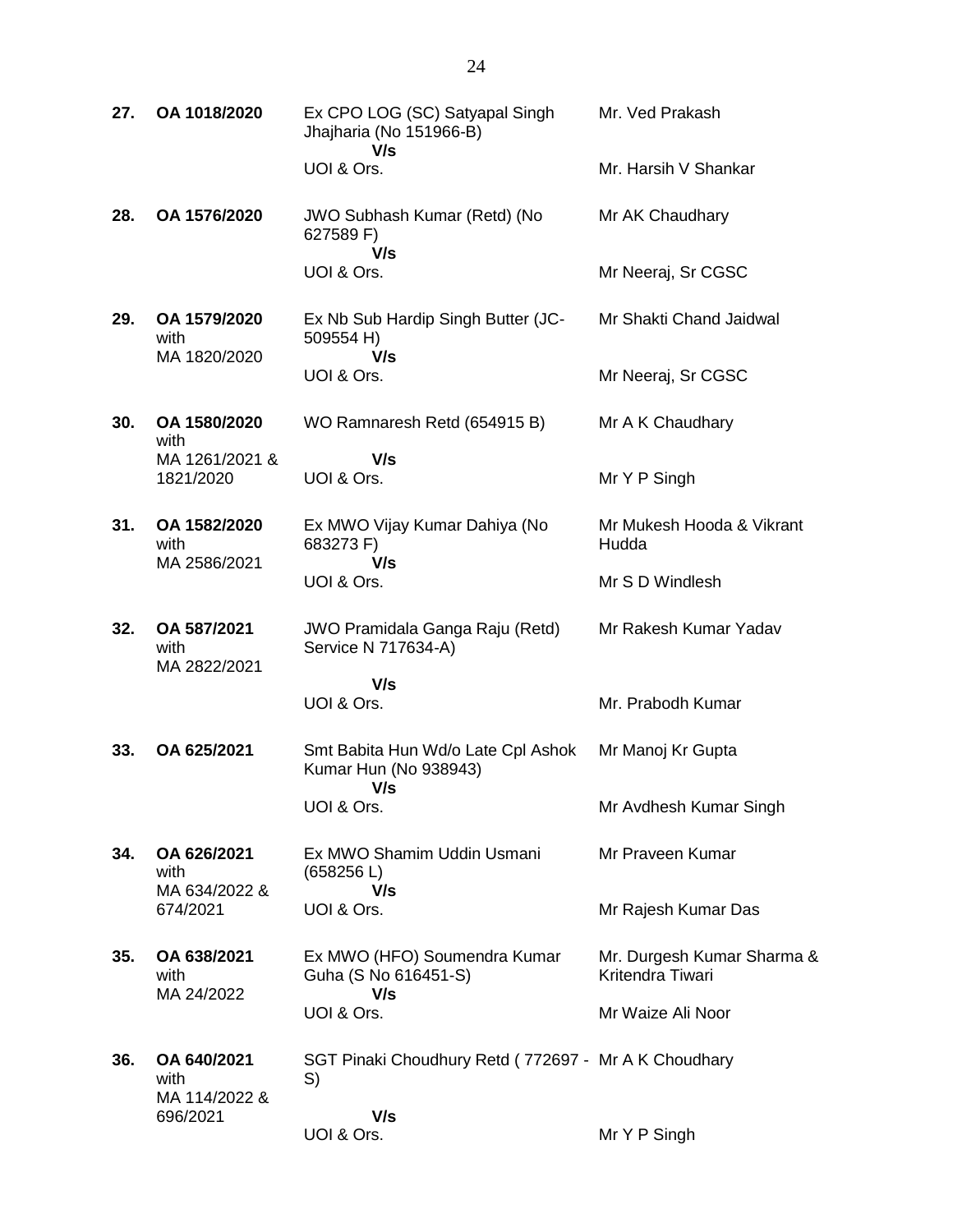| 37. | OA 646/2021<br>with<br>MA 697/2021 &<br>842/2022 | MWO Anand Prakash Tripathi (Retd)<br>$(620178-G)$<br>V/s                                 | Mr A K Choudhary                             |
|-----|--------------------------------------------------|------------------------------------------------------------------------------------------|----------------------------------------------|
|     |                                                  | UOI & Ors.                                                                               | Mr Prabodh Kumar                             |
| 38. | OA 648/2021<br>with<br>MA 1786/2021 &            | Ex MWO Chandroop Sharma (651454- Ms Pallavi Awasthi<br>H)<br>V/s                         |                                              |
|     | 699/2021                                         | UOI & Ors.                                                                               | Mr Anil Gautam                               |
| 39. | OA 1249/2021                                     | No 13947916W Ex Hav (Hony Nb Sub) Mr JP Sharma & Associates<br>Devi Shanker Singh<br>V/s |                                              |
|     |                                                  | UOI & Ors.                                                                               | Gp Capt Karan Singh Bhati, Sr<br><b>CGSC</b> |
| 40. | OA 1250/2021<br>with                             | Ex WO Arulappan Louis (634391-T)                                                         | Mr. Ajit Kakkar & Associates                 |
|     | MA 1110/2021                                     | V/s<br>UOI & Ors.                                                                        | Mr. Rajeev Kumar                             |
| 41. | OA 1256/2021                                     | Ex PO M Aman Sharma (No 212607 Z) Mr Ved Prakash & Devendra                              | Kumar                                        |
|     |                                                  | V/s<br>UOI & Ors.                                                                        | Mr DK Sabat                                  |
| 42. | OA 1259/2021                                     | Hav PPK Prahlad Bhai, Retd.<br>(15412913)<br>V/s                                         | Mr Manoj Kumar Gupta                         |
|     |                                                  | UOI & Ors.                                                                               | Mr. Satya Ranjan Swain                       |
| 43. | OA 1581/2021<br>(OA 64/2018 (RB,<br>Mumbai)      | Wg Cdr T S K Panicker (Retd) (16390<br>S)<br>V/s                                         | Mr SS Pandey & Associates                    |
|     |                                                  | UOI & Ors.                                                                               | Mr. Ashok Chaitanya                          |
| 44. | OA 1852/2021<br>with<br>MA 1816/2021             | Ex MSCPO II Kalyan Singh Rawat (No<br>140293 Z)                                          | Mr Ved Prakash & Devendra<br>Kumar           |
|     |                                                  | V/s<br>UOI & Ors.                                                                        | Mr. J S Rawat                                |
| 45. | OA 1866/2021<br>with                             | Col Neelu Arya (Retd) (IC 48229 W)                                                       | Mr Veerendra Mohan                           |
|     | MA 1852/2021                                     | V/s<br>UOI & Ors.                                                                        | Gp Capt Karan Singh Bhati, Sr<br><b>CGSC</b> |
| 46. | OA 1867/2021                                     | Col HS Rautela (Retd) (SL 04484 H)                                                       | Mr Indra Sen Singh & Ms Kirtika<br>Chhatwal  |
|     |                                                  | V/s<br>UOI & Ors.                                                                        | Mr. Rajeev Kumar                             |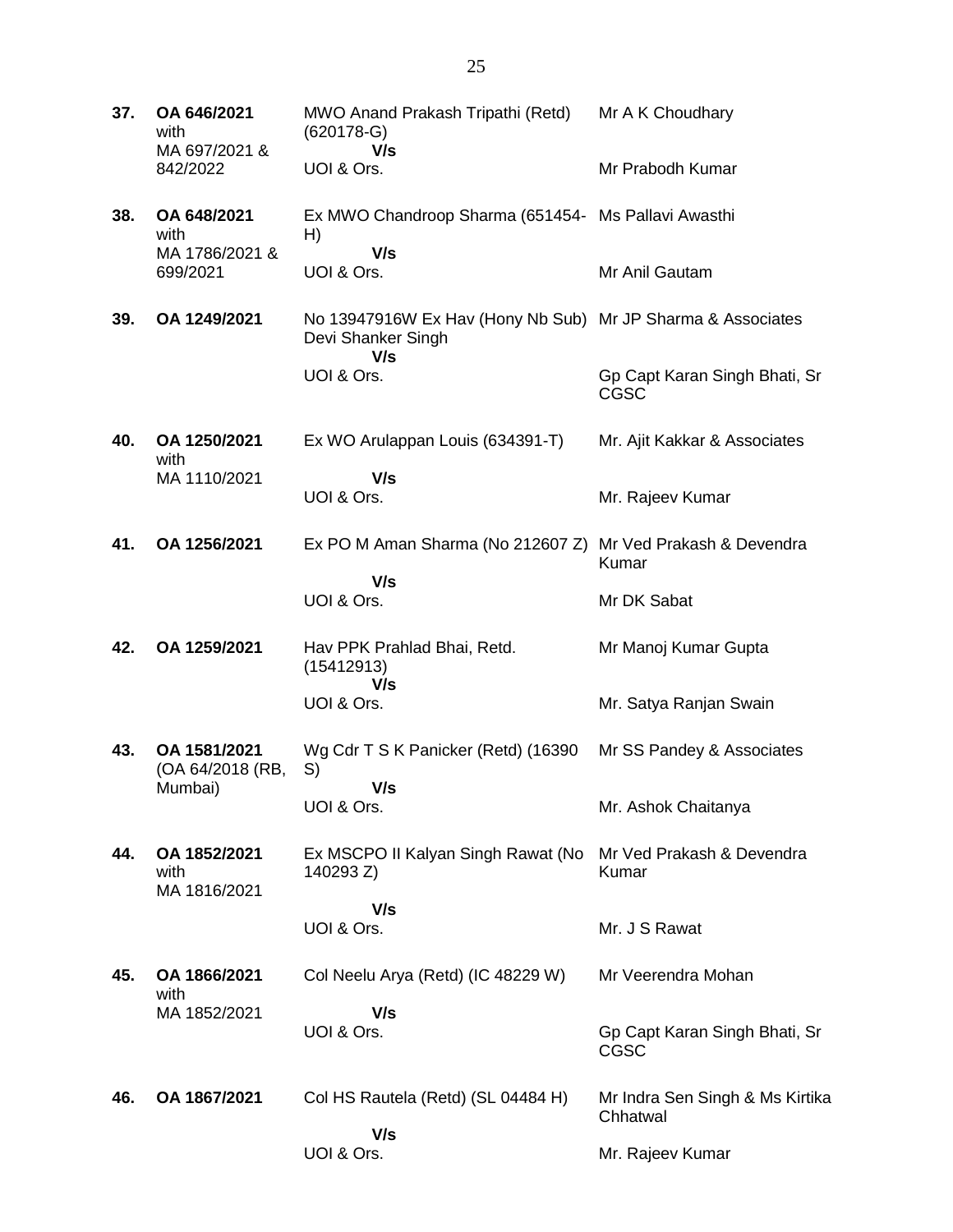| 47.         | OA 1870/2021<br>with                 | HFL Jasbir Singh Panesar (Retd)<br>(666008)                               | Mr Manoj Kumar Gupta                                                         |
|-------------|--------------------------------------|---------------------------------------------------------------------------|------------------------------------------------------------------------------|
|             | MA 1865/2021                         | V/s<br>UOI & Ors.                                                         | Mr. Y P Singh                                                                |
| 48.         | OA 1873/2021<br>with                 | IC 19944L Maj Krishna Kishore (Retd)                                      | Mr Shakti Chand Jaidwall                                                     |
|             | MA 1868/2021                         | V/s<br>UOI & Ors.                                                         | Mr. Rajeev Kumar                                                             |
| 49.         | OA 1875/2021<br>with                 | 271114 Ex CPL Sukhminder Singh<br><b>Bains</b>                            | Mr KK Singh                                                                  |
|             | MA 1873/2021                         | V/s<br>UOI & Ors.                                                         | Mr. Harish V Shankar                                                         |
| 50.         | OA 1879/2021<br>with<br>MA 1879/2021 | (771467) Sgt Mohammed Sudhir KB<br>(Retd)<br>V/s                          | Mr Manoj Kumar Gupta                                                         |
|             |                                      | UOI & Ors.                                                                | Mr. J S Rawat                                                                |
| 51.         | OA 1880/2021<br>with                 | MWO Rajendra Nath Mishra (Retd)<br>$(647536-A)$                           | Mr Ramniwas Bansal                                                           |
|             | MA 1882/2021 &<br>924/2022           | V/s<br>UOI & Ors.                                                         | Mr. K K Tyagi                                                                |
|             | <b>Pleadings Complete</b>            |                                                                           |                                                                              |
|             |                                      |                                                                           | Mr. V S Kadian                                                               |
| 52.         | OA 144/2017                          | Ex Sep Kishan Ram                                                         |                                                                              |
|             |                                      | V/s                                                                       |                                                                              |
|             |                                      | UOI & Ors.                                                                | Mr Arvind Patel                                                              |
| 53.         | OA 1593/2017                         | Ex Hav (H/Nb Sub) Parveen Kumar<br>(No.14204565H)                         | Mr Randhir Singh Kalkal                                                      |
|             |                                      | V/s<br>UOI & Ors.                                                         | Mr. Rajesh Kumar Das for R 1-3<br>& Dr. Vijendra Singh Mahndiyan<br>PCDA (P) |
| <b>WITH</b> |                                      |                                                                           |                                                                              |
| 54.         | OA 1253/2017                         | Hony Nb Sub BN Upadhyay                                                   | Mr SM Dalal                                                                  |
|             |                                      | V/s<br>UOI & Ors.                                                         | Mr Shyam Narayan for R 1-3 &<br>Dr. Vijendra Singh Mahndiyan<br>PCDA (P)     |
| <b>WITH</b> |                                      |                                                                           |                                                                              |
| 55.         | OA 1750/2017<br>with MA<br>1030/2020 | No. 14221598K Ex Hav (Hony Nb Sub) Mr J P Sharma<br>Satish Chander<br>V/s | Mr. Anil Gautam for R 1-3 & Dr.                                              |

UOI & Ors.

Vijendra Singh Mahndiyan PCDA

(P)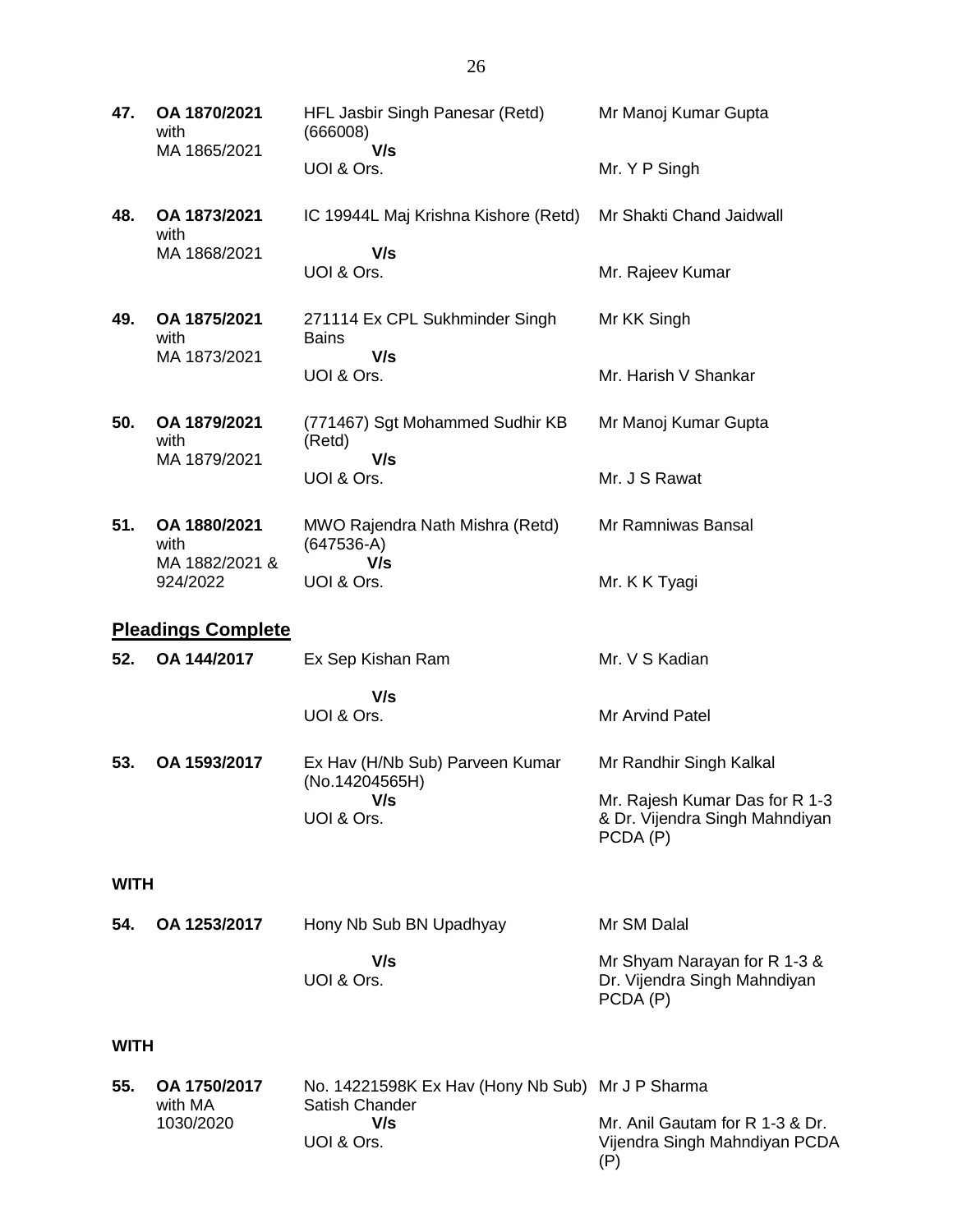| <b>WITH</b> |                                    |                                                                                     |                                                                                |
|-------------|------------------------------------|-------------------------------------------------------------------------------------|--------------------------------------------------------------------------------|
| 56.         | OA 1760/2017                       | Smt Anguri Devi W/o Ex Hav (Hony Nb Mr. JP Sharma<br>Sub) Ranjit Singh Yadav<br>V/s |                                                                                |
|             |                                    | UOI & Ors.                                                                          | Mr JS Yadav for R 1-3 & Dr.<br>Vijendra Singh Mahndiyan for<br>PCDA (P)        |
| <b>WITH</b> |                                    |                                                                                     |                                                                                |
| 57.         | OA 1878/2017                       | No.13938262-W Ex (Hony Nb Sub)<br>Mutahir Ali<br>V/s                                | Mr. Praveen Kumar                                                              |
|             |                                    | UOI & Ors.                                                                          | Mr Shyam Narayan for R 1-3 &<br>Dr. Vijendra Singh Mahndiyan for<br>PCDA (P)   |
| <b>WITH</b> |                                    |                                                                                     |                                                                                |
| 58.         | OA 2012/2017                       | No.15103626K Ex Hony Nb Sub Ram<br>Kishan<br>V/s                                    | Mr. S M Dalal                                                                  |
|             |                                    | UOI & Ors.                                                                          | Ms Jyotsna Kaushik for R 1-3 &<br>Dr. Vijendra Singh Mahndiyan for<br>PCDA (P) |
| 59.         | OA 1661/2017<br>with               | Ex Hav Balkishan Yadav (No.1459654) Mr JP Sharma                                    |                                                                                |
|             | MA 1247/2017                       | V/s<br>UOI & Ors.                                                                   | Mr V Pattabhi Ram                                                              |
| 60.         | OA 1510/2018<br>with               | Brig Asif Hussain (Retd) (IC 39700K)                                                | Mr SS Pandey & Associates                                                      |
|             | MA 1573/2018                       | V/s<br>UOI & Ors.                                                                   | Mr. Rajesh Kumar Das                                                           |
| 61.         | OA 180/2019<br>with<br>MA 590/2019 | No. 751051-R Ex Sgt Kishan Bahadur<br>Singh                                         | Mr. Virender Singh Kadian                                                      |
|             |                                    | V/s<br>UOI & Ors.                                                                   | Mr. Y P Singh                                                                  |
| 62.         | OA 205/2019<br>with                | Ex LME Pramod Yadav (No 132384Z)                                                    | Mr. Ved Prakash                                                                |
|             | MA 628/2019                        | V/s<br>UOI & Ors.                                                                   | Mr. Arvind Patel                                                               |
| 63.         | OA 210/2019<br>with                | IC-40239L Lt Col BN Patnaik (Retd)                                                  | Mr. O S Punia                                                                  |
|             | MA 644/2019                        | V/s<br>UOI & Ors.                                                                   | Mr. Neeraj Sr. CGSC                                                            |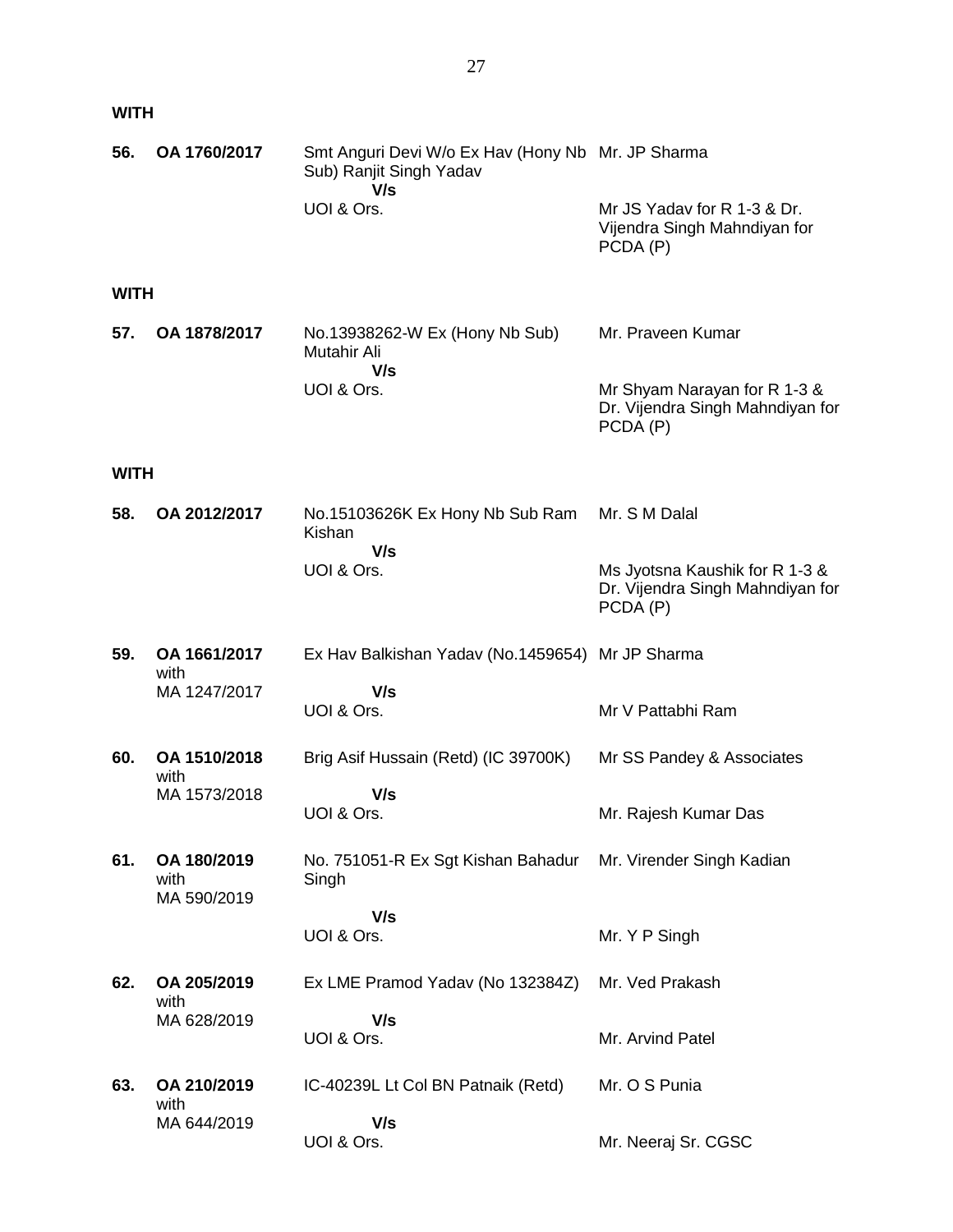| 64. | OA 214/2019                         | IC-43570K Col Pergat Singh (Retd.)                          | Mr. Anil Srivastava & Associates          |
|-----|-------------------------------------|-------------------------------------------------------------|-------------------------------------------|
|     |                                     | V/s<br>UOI & Ors.                                           | Ms. Suman Chauhan                         |
| 65. | OA 477/2019                         | Capt (TS) Sandip Kapoor (No 03480H)                         | Mr. Indra Sen Singh/Mr.<br>Abhishek Singh |
|     |                                     | V/s<br>UOI & Ors.                                           | Dr. Vijendra Singh Mahndiyan              |
| 66. | OA 488/2019<br>with                 | Smt Rama Bhandari W/O Late IC-<br>19624F Lt Col GS Bhandari | Mr. Anil Srivastava & Associates          |
|     | MA 1060/2019                        | V/s<br>UOI & Ors.                                           | Mr. K K Tyagi                             |
| 67. | OA 930/2019<br>with<br>MA 1581/2019 | Ex Sgt Ashok Kumar Gupta (No<br>748274G)<br>V/s             | Mr. US Maurya                             |
|     |                                     | UOI & Ors.                                                  | Mr. Rajeev Kumar                          |
| 68. | OA 997/2019<br>with                 | Ex Sep Kamble Shmrao Bhimrao (No<br>4564293Y)               | Mr. Manoj Kumar Gupta                     |
|     | MA 1658/2019                        | V/s<br>UOI & Ors.                                           | Mr. Arvind Patel                          |
| 69. | OA 1007/2019<br>with                | Air Cmde KR Bali (Retd) (No 9582 K)                         | Mr Virender Singh Kadian                  |
|     | MA 1680/2019                        | V/s<br>UOI & Ors.                                           | Mr. Y P Singh                             |
| 70. | OA 1009/2019<br>with                | No 8004409 Ex Sep Sis Ram                                   | Mr. VS Kadian                             |
|     | MA 1682/2019                        | V/s<br>UOI & Ors.                                           | Mr. Harish V Shankar                      |
| 71. | OA 1193/2019<br>with                | No. 743146-H Ex Sgt NK Pandey                               | Mr. Virender Singh Kadian                 |
|     | MA 1935/2019                        | V/s<br>UOI & Ors.                                           | Mr. Y P Singh                             |
| 72. | OA 1277/2019                        | Lt Col Arun Kant Tripathi (Retd) (IC<br>51878 M)<br>V/s     | Mr Virender Singh Kadian                  |
|     |                                     | UOI & Ors.                                                  | Mr. Avdhesh Kumar Singh                   |
| 73. | OA 1308/2019<br>with<br>MA 150/2022 | NC(E) T Ashok Kumar (Retd) (No<br>801178)<br>V/s            | Mr Manoj Kr Gupta                         |
|     |                                     | UOI & Ors.                                                  | Ms. Barkha Babbar                         |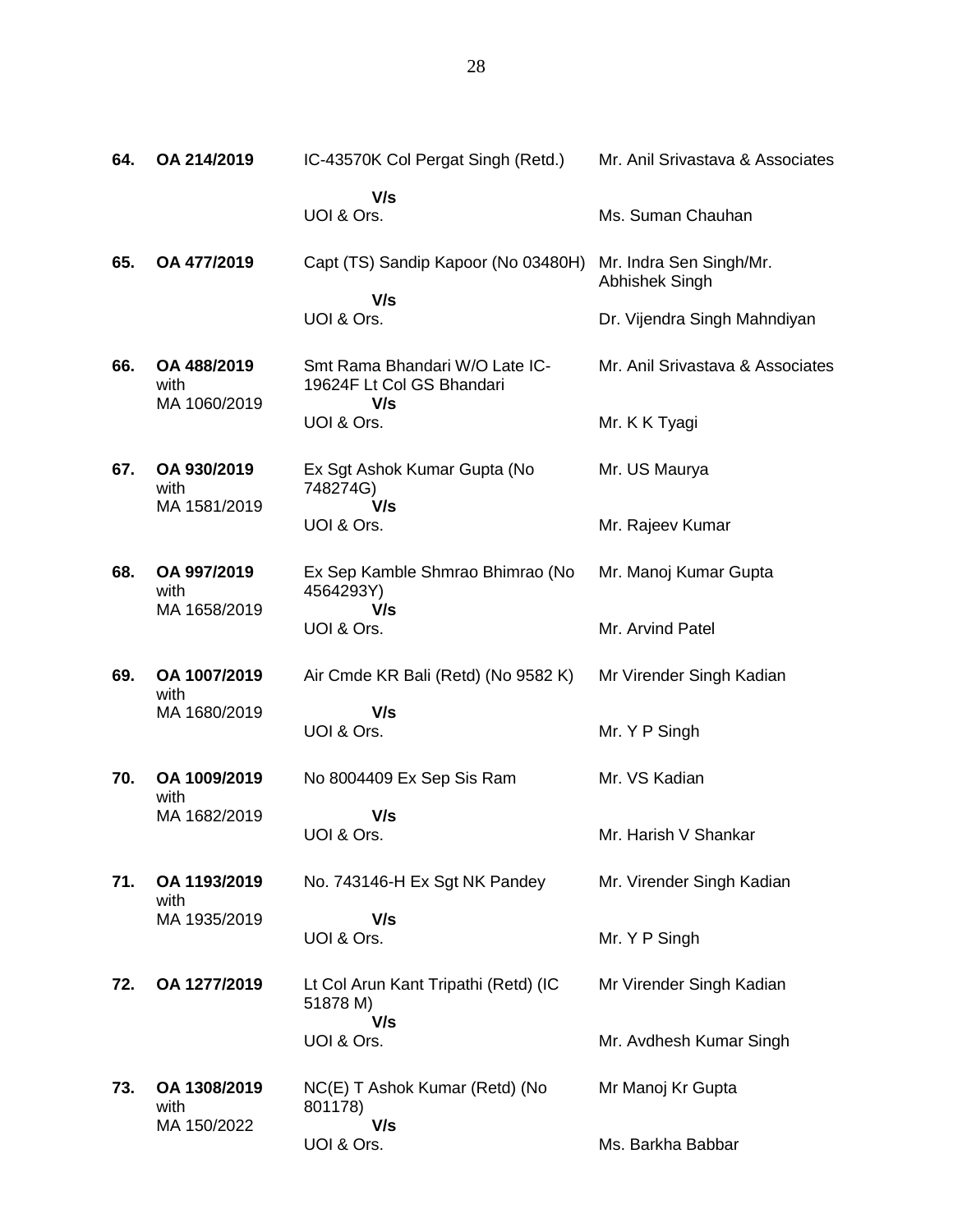| 74. | OA 1365/2019                         | Ex MWO Suhendra Pal Chauhan                                                   | Mr Praveen Kumar              |
|-----|--------------------------------------|-------------------------------------------------------------------------------|-------------------------------|
|     |                                      | V/s<br>UOI & Ors.                                                             | Mr. K K Tyagi                 |
| 75. | OA 1381/2019<br>with                 | No. 14556062-L Ex Nk Prem Narain                                              | Mr. Shakti Chand Jaidwal      |
|     | MA 2120/2019                         | V/s<br>UOI & Ors.                                                             | Mr. K K Tyagi                 |
| 76. | OA 1503/2019                         | Ex SGT Vinay Sonker (No 738482F)                                              | Mr. Bharat Singh & Associates |
|     |                                      | V/s<br>UOI & Ors.                                                             | Ms Barkha Babbar              |
| 77. | OA 1663/2019                         | No. 23086 Gp Capt A S Kumaran<br>(Retd.)                                      | Mr. Baljeet Singh             |
|     |                                      | V/s<br>UOI & Ors.                                                             | Mr. K K Tyagi                 |
| 78. | OA 1898/2019<br>with<br>MA 2756/2019 | Smt Vimla Devi W/o Late Nb Sub Clk<br>(GD) Gopal Singh Rajput (JC<br>571481K) | Mr Ajai Bhalla                |
|     |                                      | V/s<br>UOI & Ors.                                                             | Mr. V S Tomar                 |
| 79. | OA 2015/2019                         | Ex MWO Jai Prakash (No 672386)                                                | Mr Baljeet Singh              |
|     |                                      | V/s<br>UOI & Ors.                                                             | Mr. Waize Ali Noor            |
| 80. | OA 2255/2019                         | Ex Nk (MACP Hav) M Krishna Moorthy Mr OS Punia<br>(S.No 14435023 K)           |                               |
|     |                                      | V/s<br>UOI & Ors.                                                             | Ms. Suman Chauhan             |
| 81. | OA 2336/2019                         | No. 15489163-A Ex LD Ashok Kumar                                              | Mr. Virender Singh Kadian     |
|     |                                      | V/s<br>UOI & Ors.                                                             | Ms Barkha Babbar              |
| 82. | OA 80/2020<br>with                   | JC-71974H Ex Sub Gopal Datt Joshi                                             | Mr. I S Yadav                 |
|     | MA 98/2020                           | V/s<br>UOI & Ors.                                                             | Mr. Anil Gautam               |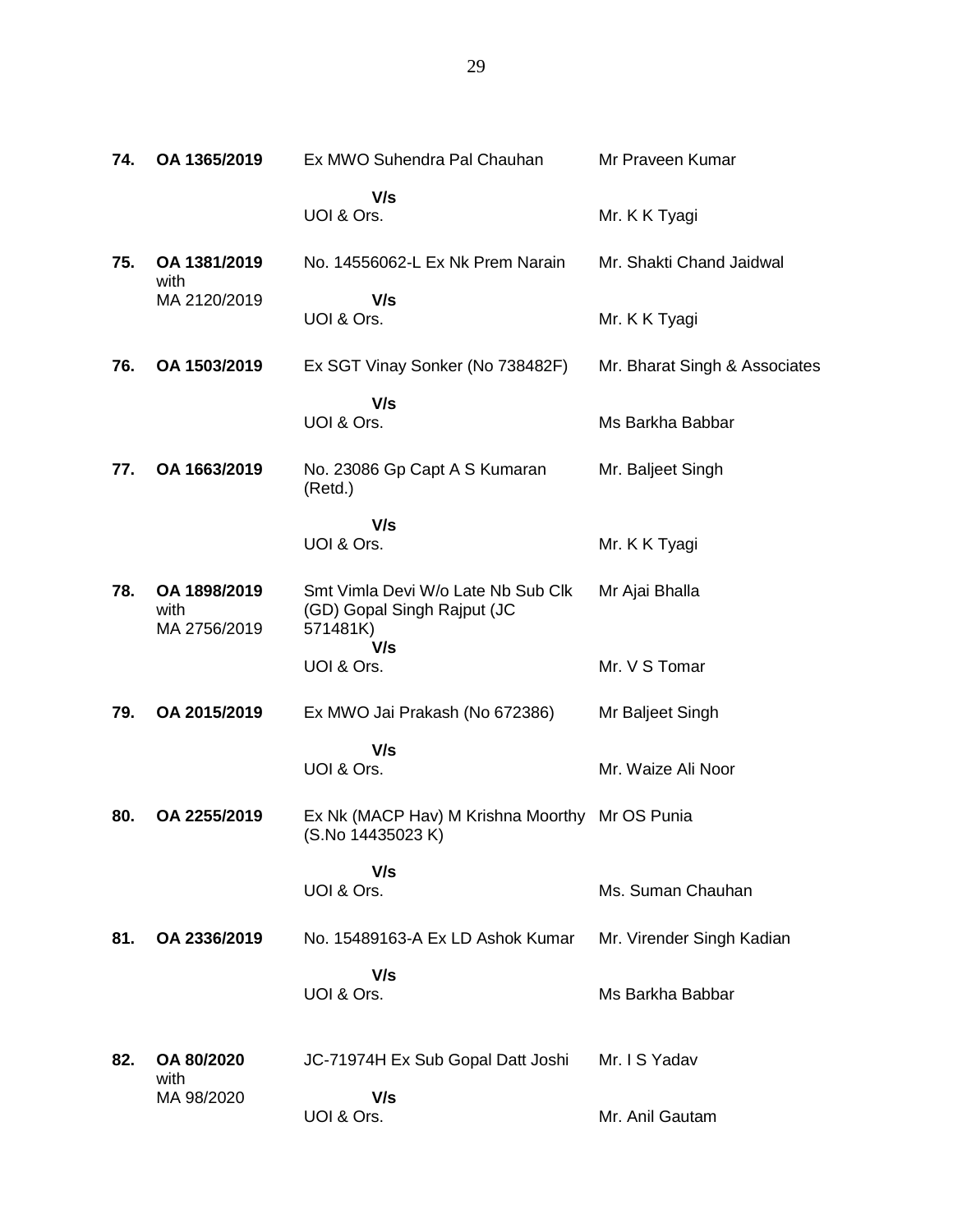| 83. | OA 111/2020<br>with                  | Ex Cfn P Subramanyam (No 14527504 Mr Manoj Kr Gupta<br>W)      |                                                           |
|-----|--------------------------------------|----------------------------------------------------------------|-----------------------------------------------------------|
|     | MA 129/2020                          | V/s<br>UOI & Ors.                                              | Ms. Barkha Babbar                                         |
| 84. | OA 237/2020                          | Gp Capt JS Jakhar (No 19370) (Retd)                            | Mr Manoj Kr Gupta, JP Sharma<br>& Banvendra Singh Gandhar |
|     |                                      | V/s<br>UOI & Ors.                                              | Ms. Barkha Babbar                                         |
| 85. | OA 681/2020<br>with                  | No 2895763 M Ex Nk Vinoda Kumar                                | Mr. V S Kadian                                            |
|     | MA 809/2020                          | V/s<br>UOI & Ors.                                              | Mr. Shyam Narayan                                         |
| 86. | OA 693/2020<br>with                  | 14353543H Ex Gnr Ram Kumar                                     | Mr. V S Kadian                                            |
|     | MA 821/2020                          | V/s<br>UOI & Ors.                                              | Mr. Shyam Narayan                                         |
| 87. | OA 699/2020                          | No. 1547525-H Ex Dfr Aman Preet<br>Singh                       | Mr. V S Kadian                                            |
|     |                                      | V/s<br>UOI & Ors.                                              | Mr. Arvind Patel                                          |
| 88. | OA 701/2020<br>with<br>MA 828/2020   | IC-28962-A Lt Col Hem Chandra Bist<br>(Retd)<br>V/s            | Mr OS Punia                                               |
|     |                                      | UOI & Ors.                                                     | Mr. V S Tomar                                             |
| 89. | OA 1021/2020<br>with<br>MA 1156/2020 | Ex Nk Basappa Managuli (14250065 K Mr SS Pandey & Mr Shiv<br>) | Darshan Dutta                                             |
|     |                                      | V/s<br>UOI & Ors.                                              | Ms. Suman Chauhan                                         |
| 90. | OA 1383/2020                         | MWO Ashok Kumar Sharma (Retd.)<br>(652946 A)                   | Mr AK Chaudhary                                           |
|     |                                      | V/s<br>UOI & Ors.                                              | Mr. Arvind Patel                                          |
| 91. | OA 1477/2020<br>with<br>MA 1729/2020 | Ex Hav Rajeesh Kumar KP (15167182<br>M)                        | Mr Durgesh Kumar Sharma                                   |
|     |                                      | V/s<br>UOI & Ors.                                              | Mr Shyam Narayan                                          |
| 92. | OA 1488/2020                         | Ex NK (ACP HAV) Sandeep<br>(02896953L)                         | Mr JP Sharma & Associates                                 |
|     |                                      | V/s<br>UOI & Ors.                                              | Mr Anil Gautam                                            |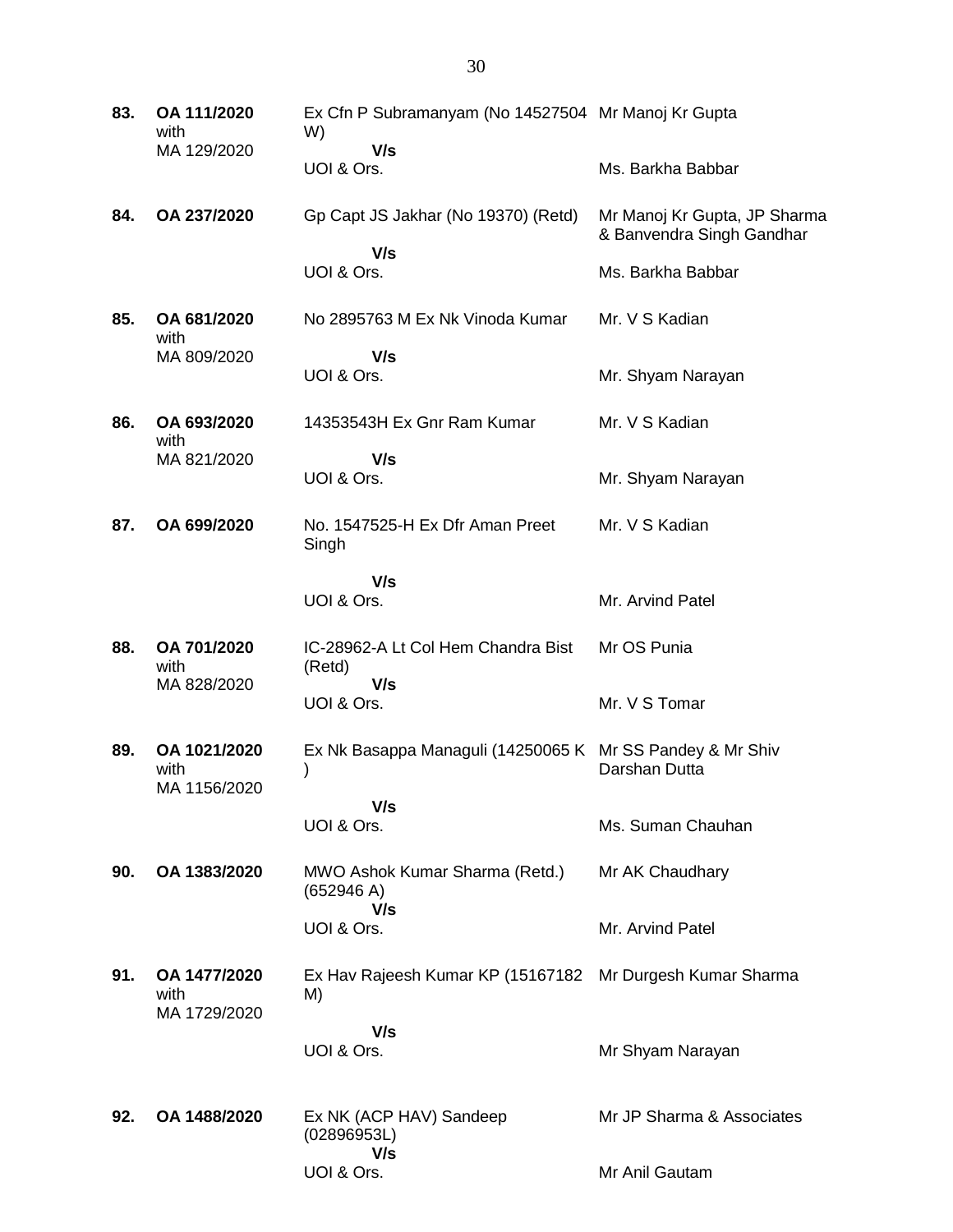| 93. | OA 1577/2020<br>with               | Fg Offr P K Chabri (Retd.) (21998-R) F Mr. Ajit Kakkar & Associates<br>(P) |                   |
|-----|------------------------------------|----------------------------------------------------------------------------|-------------------|
|     | MA 1818/2020                       | V/s<br>UOI & Ors.                                                          | Mr Rajeev Kumar   |
| 94. | OA 958/2021<br>with<br>MA 957/2021 | No 655742-B JWO Harikeshwer Lal<br>Srivastava (Retd)                       | Mr AK Choudhary   |
|     |                                    | V/s                                                                        |                   |
|     |                                    | UOI & Ors.                                                                 | Mr. K K Tyagi     |
| 95. | OA 1865/2021                       | Hav Devi Dayal (Retd) (No 10362745<br>M)                                   | Mr Manoj Kr Gupta |
|     |                                    | V/s                                                                        |                   |
|     |                                    | UOI & Ors.                                                                 | Mr. J S Yadav     |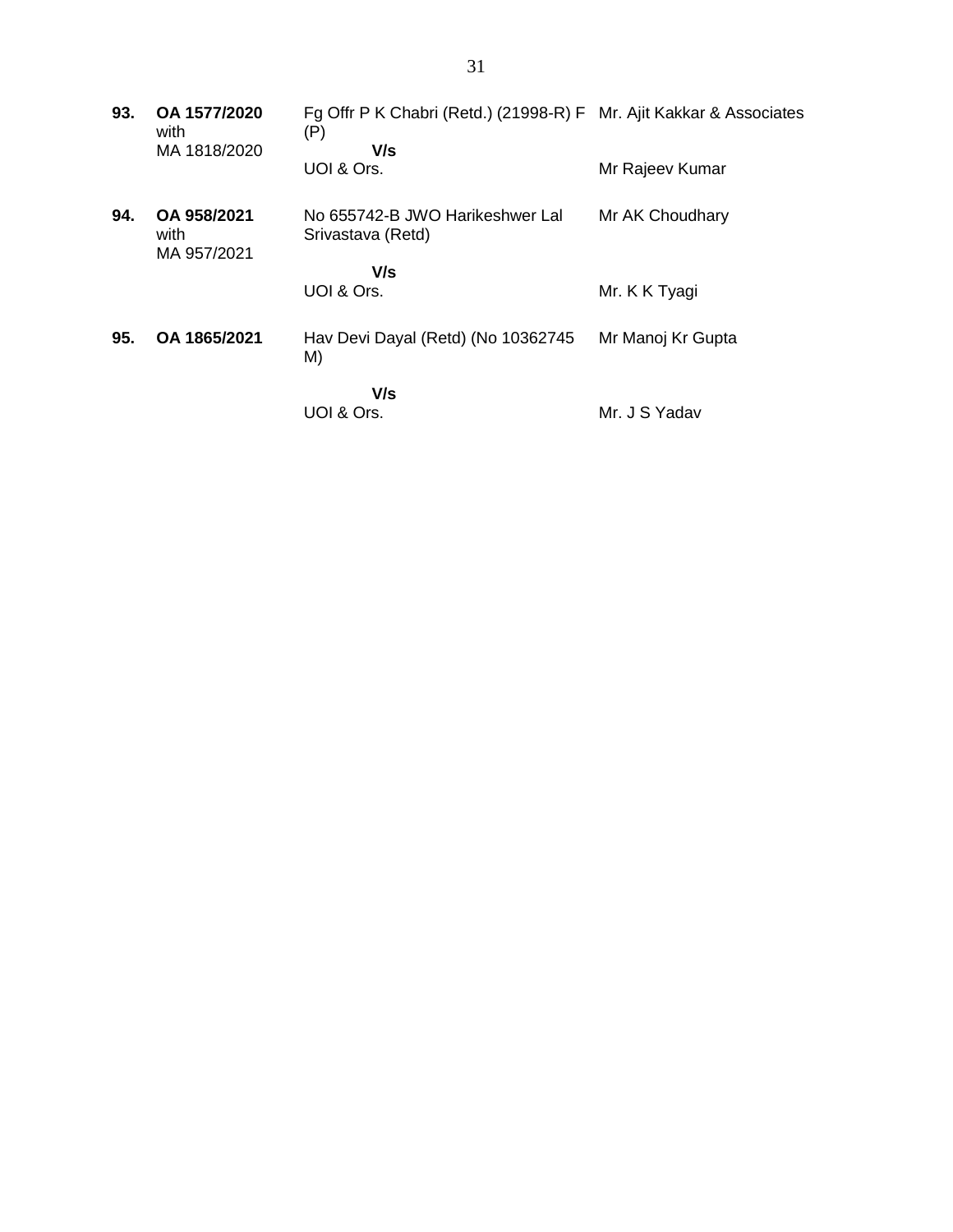**Date: 03-06-2022**

**Timing: 11:00 AM**

#### **PRINCIPAL REGISTRAR COURT**

### **PRINCIPAL REGISTRAR COURT WILL SIT FROM 12.00 NOON TO 1.00 PM**

#### **THE FOLLOWING CASES SHALL BE TAKEN THROUGH VIRTUAL HEARING**

### **Link for Virtual Hearing Principal Registrar Court:**

#### <https://aftpb.webex.com/meet/vcaftpb>

|    | S. No. Case No.                      | <b>Parties Name</b>                                          | <b>Advocate for Petitioner /</b><br><b>Respondents</b> |  |  |
|----|--------------------------------------|--------------------------------------------------------------|--------------------------------------------------------|--|--|
|    | <b>Pleadings Complete</b>            |                                                              |                                                        |  |  |
| 1. | OA 61/2022<br>with                   | Ex CPL Manjit Kumar (903796 R)                               | Mr Virender Singh Kadian                               |  |  |
|    | MA 68/2022                           | V/s                                                          |                                                        |  |  |
|    |                                      | UOI & Ors.                                                   | <b>Mr Arvind Patel</b>                                 |  |  |
| 2. | OA 501/2022<br>with<br>MA 621/2022 & | Sgt Sujeet Kant Patel (Retd) (734552-<br>K)                  | Mr Rakesh Kumar Singh &<br>Associates                  |  |  |
|    | MA 1152/2022                         | V/s                                                          |                                                        |  |  |
|    |                                      | UOI & Ors.                                                   | Gp Capt Karan Singh Bhati, Sr<br><b>CGSC</b>           |  |  |
| 3. | OA 505/2022<br>with                  | Ex Nk Shankar Datt (4177554-M) &<br>Ors.                     | Mr Virender Singh Kadian                               |  |  |
|    | MA 626/2022 &<br>MA 1598/2022        | V/s<br>UOI & Ors.                                            | Dr. Vijendra Singh Mahndiyan                           |  |  |
|    | <b>Pleadings Not Complete</b>        |                                                              |                                                        |  |  |
| 4. | OA 2729/2021                         | <b>JWO Raghubir Singh Yadav (Retd)</b><br>(6295384 T)<br>V/s | Mr Rakesh Kumar Yadav                                  |  |  |
|    |                                      | UOI & Ors.                                                   | Mr Rajeev Kumar                                        |  |  |
| 5. | OA 2731/2021                         | (18915 N) Gp Capt Ram Kumar<br>Prasad (Retd)<br>V/s          | Mr O S Punia                                           |  |  |
|    |                                      | UOI & Ors.                                                   | Mr. V Pattabhi Ram                                     |  |  |
|    |                                      |                                                              |                                                        |  |  |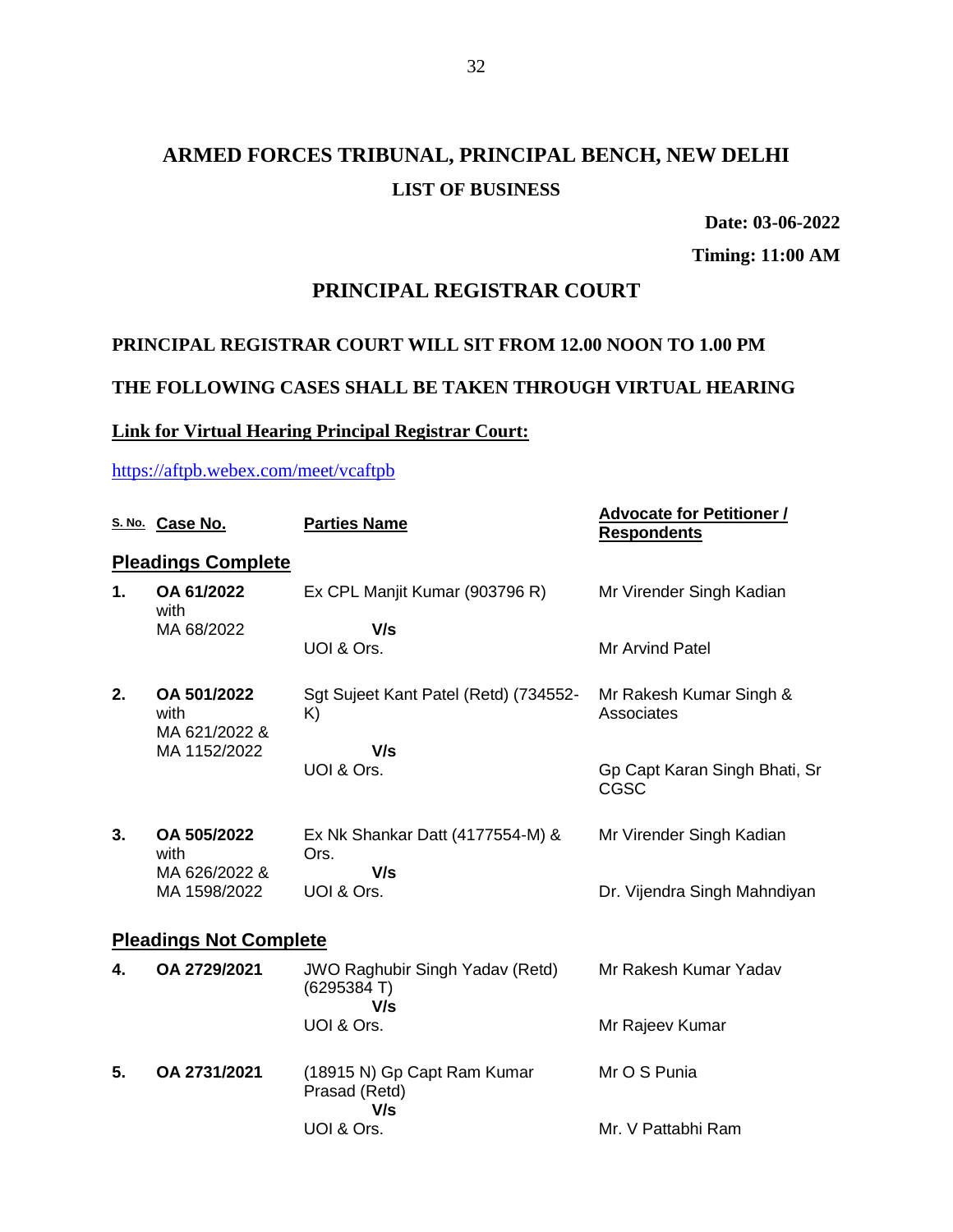| 6.  | OA 2735/2021<br>with                 | Nk Neeraj Singh (Retd) (15157037 F)                             | Mr Manoj Kr Gupta            |
|-----|--------------------------------------|-----------------------------------------------------------------|------------------------------|
|     | MA 2915/2021                         | V/s<br>UOI & Ors.                                               | Mr Satya Ranjan Swain        |
| 7.  | OA 2736/2021                         | Hony Capt Dalip Chand (Retd) (JC<br>519331Y)<br>V/s             | Mr B P Vaishnay & Assocaites |
|     |                                      | UOI & Ors.                                                      | Mr Rajeev Kumar              |
| 8.  | OA 2740/2021<br>with<br>MA 2922/2021 | Ex Sub Maj Kuppanda Poovaiah<br>Karumbaiah (JC-165420 H)<br>V/s | Mr Praveen Kumar             |
|     |                                      | UOI & Ors.                                                      | Ms Suman Chauhan             |
| 9.  | OA 41/2022                           | (Ic 49129 X) Col Manish Midha (Retd)                            | Mr Chaitanya Agarwal         |
|     |                                      | V/s<br>UOI & Ors.                                               | Mr Rajesh Kumar Das, Sr CGSC |
| 10. | OA 51/2022                           | (IC 47935 L) Col Gurpreet Singh Bedi<br>(Retd)                  | Mr Rajesh Nandal             |
|     |                                      | V/s<br>UOI & Ors.                                               | Mr Rajesh Kumar Das, Sr CGSC |
| 11. | OA 55/2022<br>with<br>MA 62/2022     | Ex Hony Nb Sub Ganpat Ram<br>(1164655)<br>V/s                   | Mr A K Trivedi & Associates  |
|     |                                      | UOI & Ors.                                                      | Ms Jyotsna Kaushik           |
| 12. | OA 56/2022<br>with                   | Ex Hav Hony Nb Sub Ved Parkash<br>(7038917 H)                   | Mr Virender Singh Kadian     |
|     | MA 63/2022                           | V/s<br>UOI & Ors.                                               | Mr Avdhesh Kumar Singh       |
| 13. | OA 57/2022<br>with                   | (WS 00057 P) Capt Praveen Roy<br>(Retd)                         | Mr I S Yadav                 |
|     | MA 64/2022                           | V/s<br>UOI & Ors.                                               | Mr Neeraj, Sr CGSC           |
| 14. | OA 58/2022<br>with                   | MWO (HFO) PT Philipose (Retd)<br>(241302L)<br>V/s               | Mr AK Chaudhary              |
|     | MA 65/2022                           | UOI & Ors.                                                      | Mr Rajesh Kumar Das, Sr CGSC |
| 15. | OA 59/2022<br>with                   | Ex Sgt Partha Sarathi Das (659600B)                             | Mr Virender Singh Kadian     |
|     | MA 66/2022                           | V/s<br>UOI & Ors.                                               | Mr S D Windlesh              |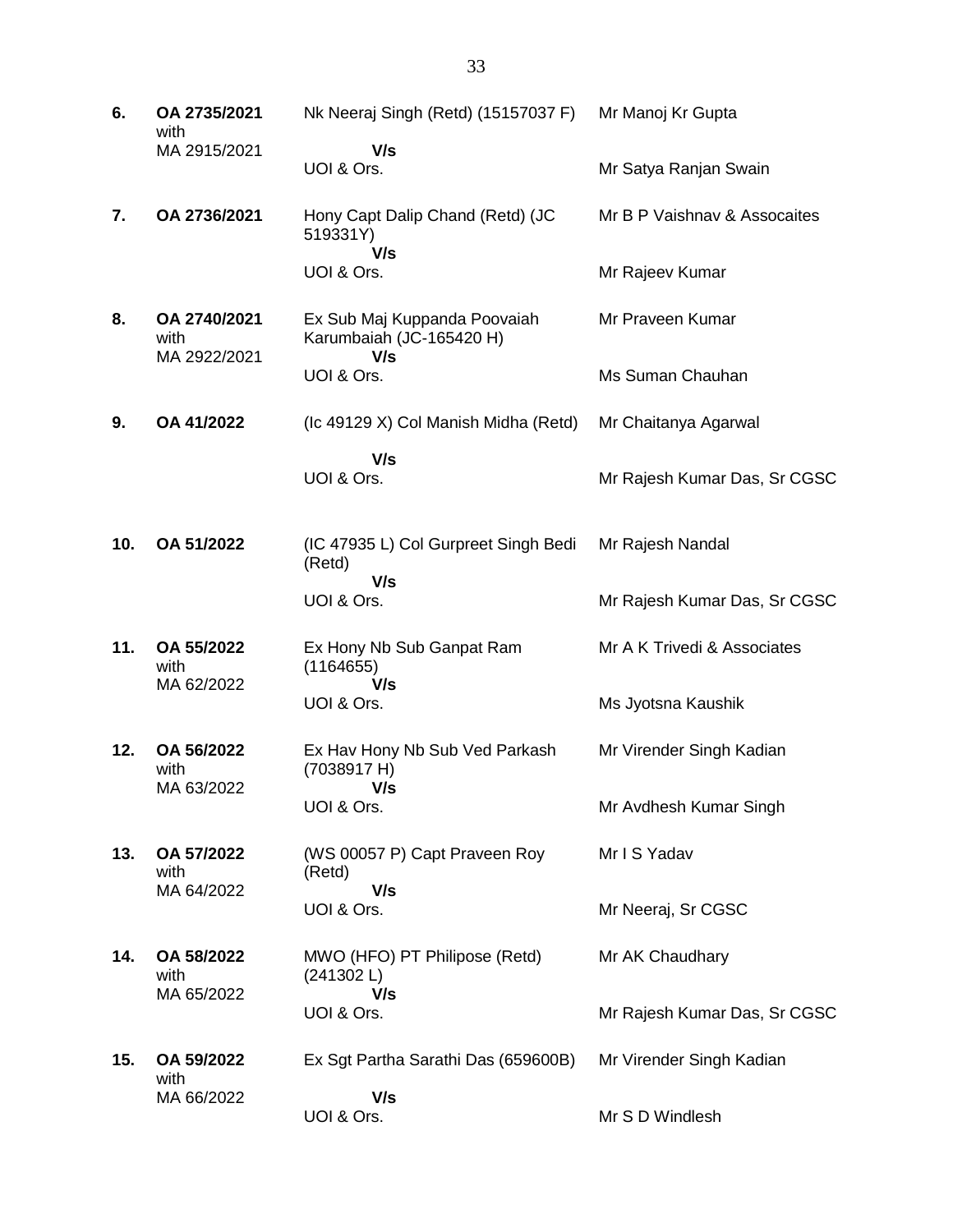| 16. | OA 60/2022<br>with               | Ex JWO Devendra Singh (766214R)                                  | Mr Virender Singh Kadian                     |
|-----|----------------------------------|------------------------------------------------------------------|----------------------------------------------|
|     | MA 67/2022                       | V/s<br>UOI & Ors.                                                | Mr DK kSabat                                 |
| 17. | OA 62/2022<br>with<br>MA 69/2022 | (IC 41489 Y) Maj Gen Rajesh Chaba<br>(Retd)                      | Ms Pallavi Awasthi                           |
|     |                                  | V/s<br>UOI & Ors.                                                | Gp Capt Karan Singh Bhati, Sr<br><b>CGSC</b> |
| 18. | OA 65/2022<br>with               | Ex Sub Ram Chandra Behera (JC<br>297432 A)                       | Mr Kritendra Tiwari                          |
|     | MA 74/2022                       | V/s<br>UOI & Ors.                                                | Ms Suman Chauhan                             |
| 19. | OA 93/2022<br>with               | (701924) MWO AK Ghana                                            | Mr B P Vaishnay & Associates                 |
|     | MA 99/2022                       | V/s<br>UOI & Ors.                                                | Mr V Pattabhi Ram                            |
| 20. | OA 95/2022                       | JC 471233Y Ex SUB Karnail Singh                                  | Mr S C Malhotra                              |
|     |                                  | V/s<br>SRO (OIC Records) Record RAJRIF & Mr Rajeev Kumar<br>Ors. |                                              |
|     |                                  | <b>First Time Listed For Completion Of Pleadings</b>             |                                              |
| 21. | OA 486/2022                      | 683465-H MWO (Retd) Ram Naval<br>Verma                           | Mr Rohit Pratap & Associates                 |
|     |                                  | V/s<br>UOI & Ors.                                                | Mr. Avdhesh Kumar Singh                      |
| 22. | OA 487/2022                      | (677295 A) JWO Atma Prakash<br>Srivastava MT/Fit (Retd)          | Mr Rakesh Kumar Yadav                        |
|     |                                  | V/s<br>UOI & Ors.                                                | Ms. Suman Chauhan                            |
| 23. | OA 488/2022                      | HFO Pradeep Kumar (674649) Retd                                  | Mr B P Vaishnav & Associates                 |
|     |                                  | V/s<br>UOI & Ors.                                                | Dr. Vijendra Singh Mahndiyan                 |
|     |                                  |                                                                  |                                              |
| 24. | OA 498/2022<br>with              | Wg Cdr Sunil Kumar (Retd) (26389-R)                              | Mr. Ajit Kakkar & Associates                 |